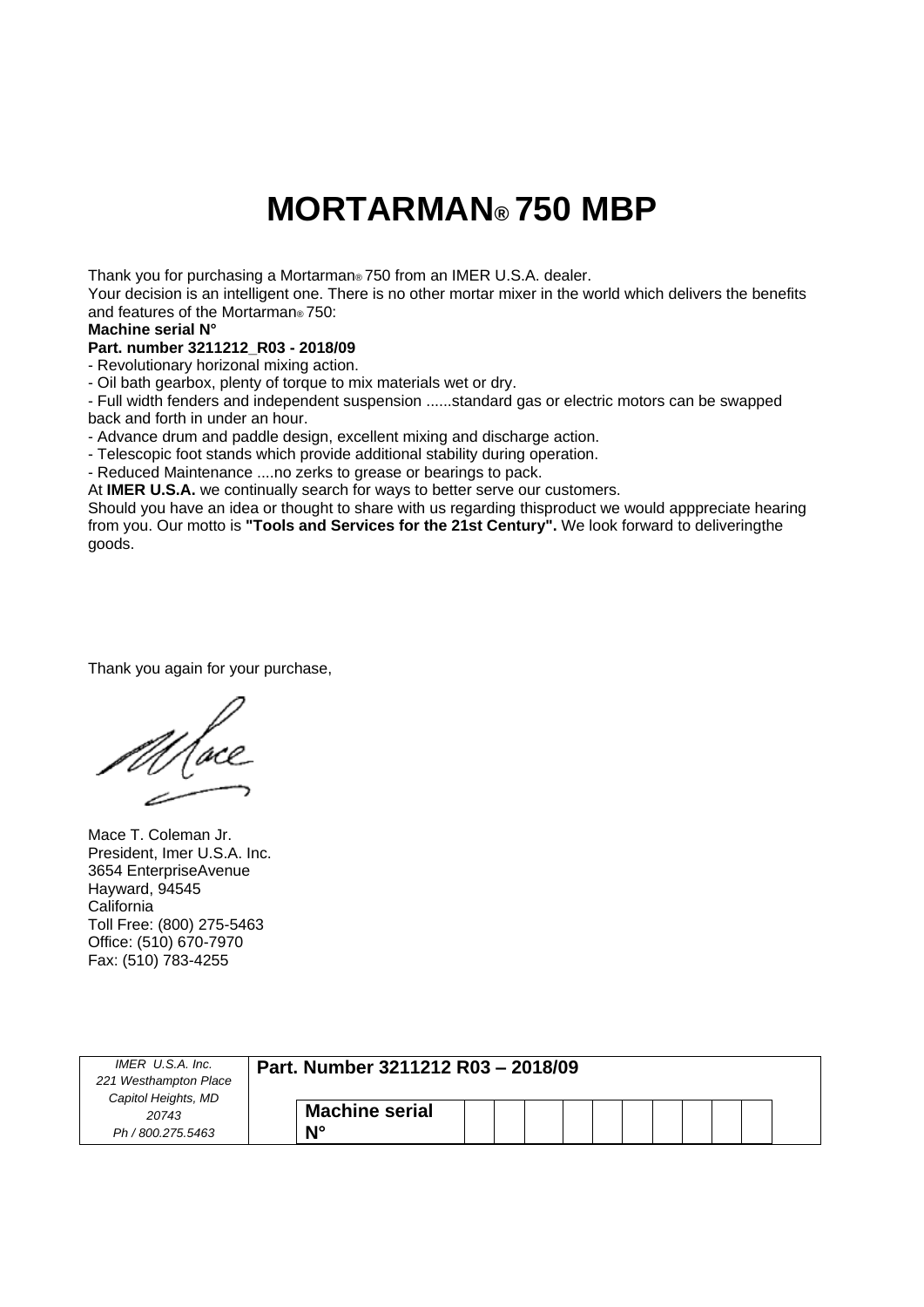### **IMPORTANT MIXING INSTRUCTIONS**

*AGGREGATE BIGGER THAN 1/8" WILL DAMAGE MIXER*

| <b>SAND</b>          | PRE - MIX 60 lb         | <b>SILO</b>             |
|----------------------|-------------------------|-------------------------|
| <b>LIME</b>          | <b>SPEC - MIX 80 lb</b> |                         |
| <b>CEMENT</b>        |                         |                         |
| Set up mixer         | Set up mixer            | Set up mixer            |
| Start mixer          | Start mixer             | Start mixer             |
| Do not add water     | Do not add water        | Do not add water        |
| 1. Add $1/4$ sand    | 1. Check bag weight     | 1. Add 1/2 of max load  |
| 2. Add lime          | 2. Determinate max load | 2. Add 3/4 of water     |
| 3. Add water slowly  | 3. Add 1/2 of max load  | 3. Add rest of material |
| 4. Add 1 bag cement  | 4. Add 3/4 of water     | 4. Add rest of water    |
| 5. Add 1/4 sand      | 5. Add rest of bags     | 5. Mix up thoroughly    |
| 6. Repeat operations | 6. Mix up thoroughly    |                         |
| sand/cement          |                         |                         |
| 7. Check water       |                         |                         |
| 8. Mix up thoroughly |                         |                         |

**MIXER DRUMCAPACITY 120:4.5 CUBIC FEET (250 lbs)\* 240:9 CUBIC FEET (400 lbs)\* 360:13 CUBIC FEET (700 lbs)\* 750:27 CUBIC FEET (1700 lbs)\*** *WEIGHT IS COMBINED SAND, LIME, AND CEMENT MIXTURE*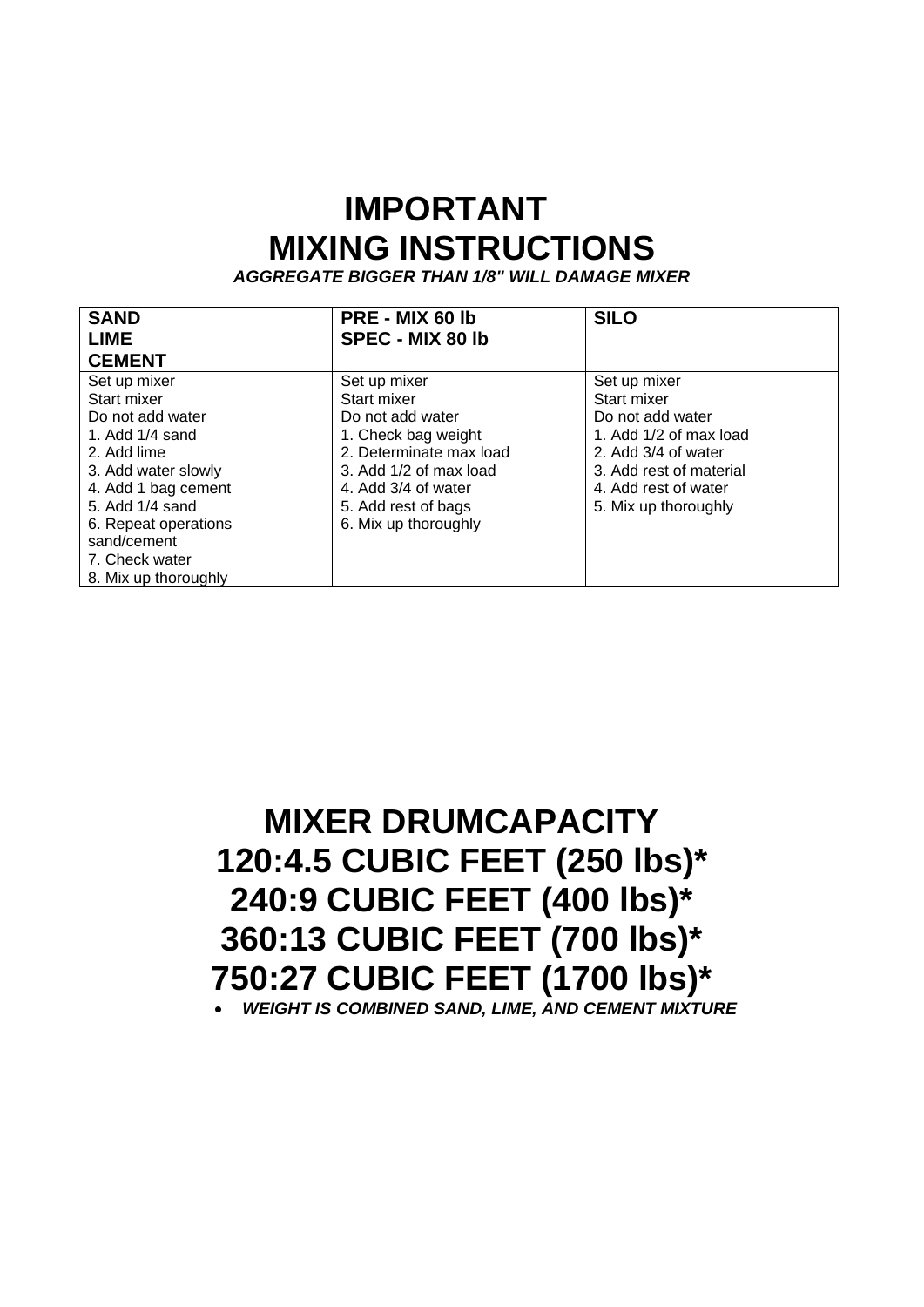# *Contents* **IMER U.S.A., INC. INSTRUCTION MANUAL MORTARMAN® 750 MBP**

*NOTE:Please read this manual before beginning to assemble or operate this piece of equipment.*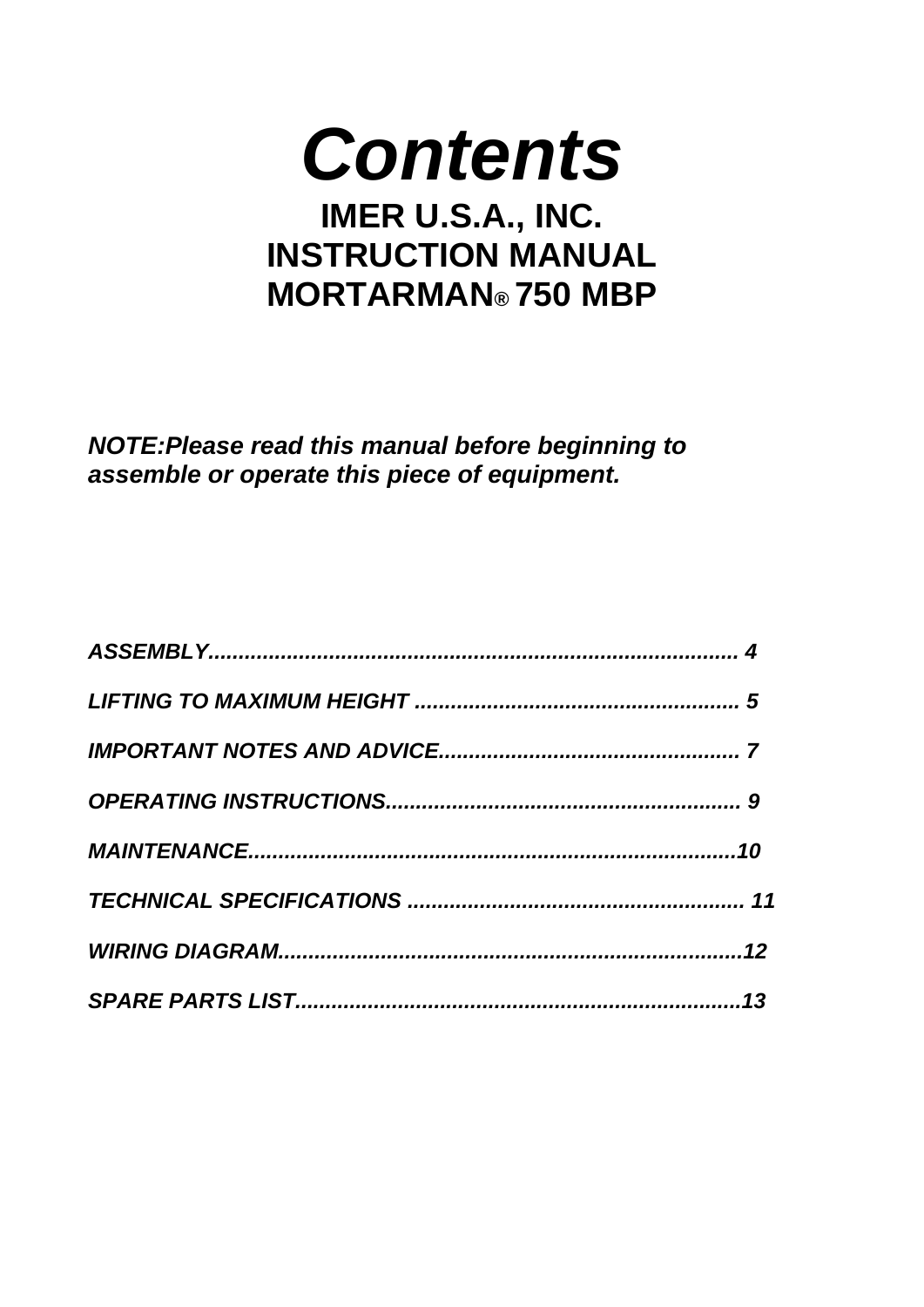## **ASSEMBLY**

Essentially the Mortarman® 750MBP is fully assembled and ready to operate when it leaves the assembly facility here at **IMER U.S.A.** However there are a couple items which should always be checked before towing and operating the Mortarman® 750MBP.

1. Retrieve the dump handle from inside the drum and thread it into the dump gate mechanism.

2. Make sure each tire is inflated to 40 lbs. PSI.

3. Make certain the retractable stability legs are raised up fully and locked in place with the anchor pin

and safety clips provided.

4. Make certain that the tow bar is properly anchored and its tow chain is in place. It is also important to loop the tow chain around the tow bar several times before connecting it to the vehicle.

5. Make sure the engine canopy door is latched shut.

6. Make certain that the hitch system on your car or truck is compatible to the tow bar tongue.

7. Finally, local laws and ordinances vary from state to state regarding the registration of towable construction equipment.

Check with your local Department of Motor Vehicles for the proper procedure to follow.

*NOTE: State law may also require a tail light assembly.*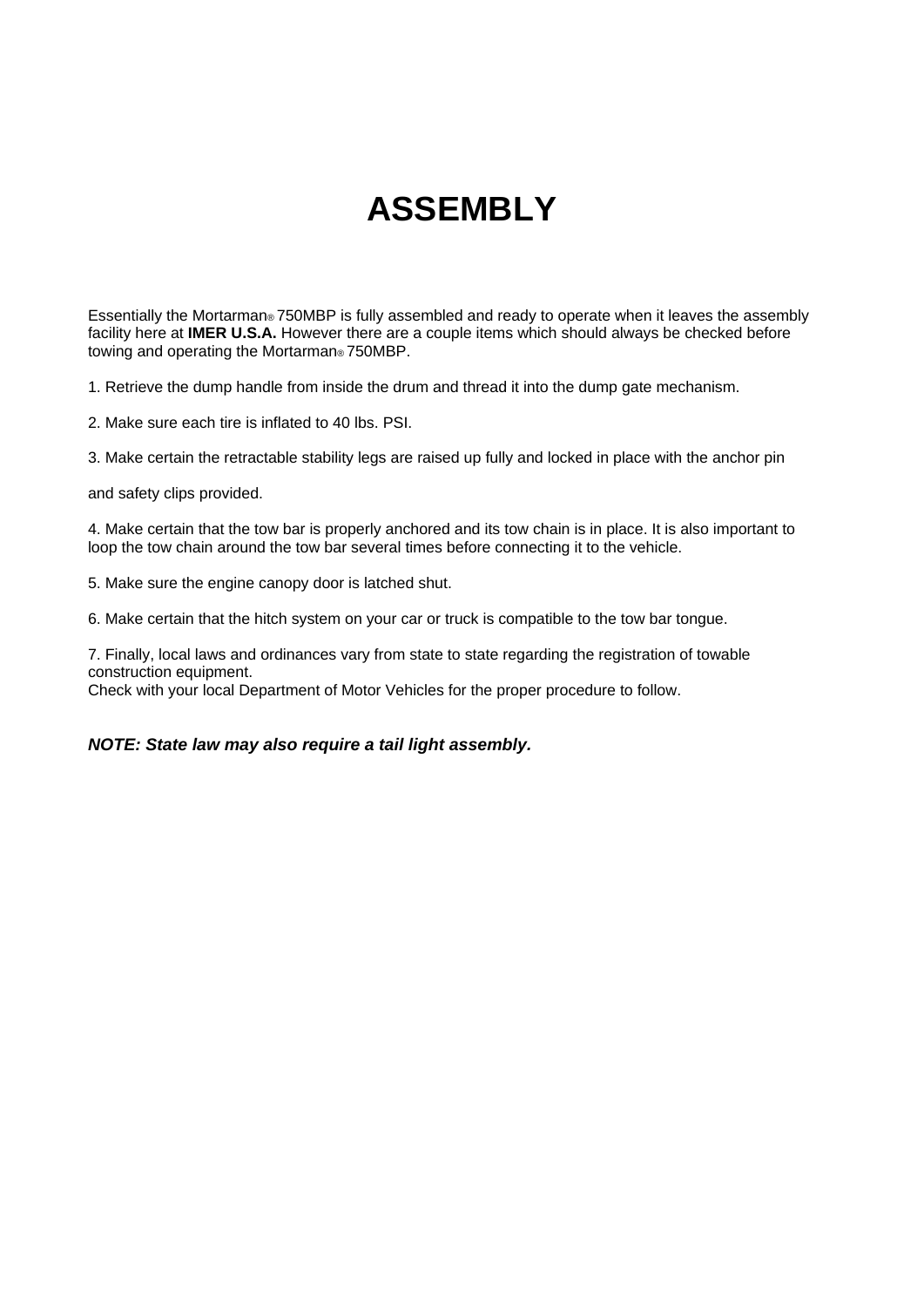### **LIFTING THE MACHINE TO THE MAXIMUMUNLOADING HEIGHT**





*CAUTION : Make sure the lift jack is on a solid flat surface before beginning to raise the machine. Additionally, NEVER work on or around the Mortarman® 750 MBP while the jack stand is holding it up........Serious injury can result!*

1) Extract the lifting foot [1] (fig. 1) from the lateral housing.

2) Position the lifting foot in front of the drive hole [2] located on the engine side of the machine (front), and lower the foot [1] until pin [3] is aligned with hole [2], by means of the handwheel [4].

3) Insert pin [3] in the drive hole [2] and turn handwheel [4] to raise the machine until the front legs [F] are detached from the ground.

4) Remove locking pins [5] of legs [F], removing the relative cotter pins [6], to lower the legs to the ground. 5) Turn handwheel [4] again to raise the machine to the maximum height, ensuring that the hole on the leg supports (SF) is aligned with the 4th hole (starting from the bottom) on each leg [F].

6) Insert locking pins [5] and secure in position by means of cotter pins [6].

7) Remove the lifting foot [1] and position it on the other side of the machine (rear), in the vicinity of the roll bar [7].

8) Lower the lifting foot [1] until the lower bracket [8] can be inserted below the roll bar [7] and centred.

9) Raise the machine by means of the handwheel [4], so that the rear legs [R] no longer touch the ground.

10) Remove locking pins [9] of legs [R], removing the relative cotter pins [10], to lower the legs to the ground.

11) Turn handwheel [4] again to raise the machine until the hole on the leg supports (SR) is aligned with the 4th hole (starting from the bottom) on each leg [R].

12) Insert locking pins [9] and secure in position by means of cotter pins [10].

13) Remove the lifting foot [1] and use the handwheel [4] to lower the machine until the upper bracket [11] can be inserted below the roll bar [7] and centred.

14) Raise the machine by means of the handwheel [4], so that the rear legs [R] no longer touch the ground.

15) Remove locking pins [9] of legs [R], removing the relative cotter pins [10], to lower the legs to the ground.

16) Turn handwheel [4] again to raise the machine until the hole on the leg supports (SR) is aligned with the 5th hole (starting from the bottom) on each leg [R].

17) Insert locking pins [9] and secure in position by means of cotter pins [10].

18) Remove the lifting foot [1] and return to the lateral housing.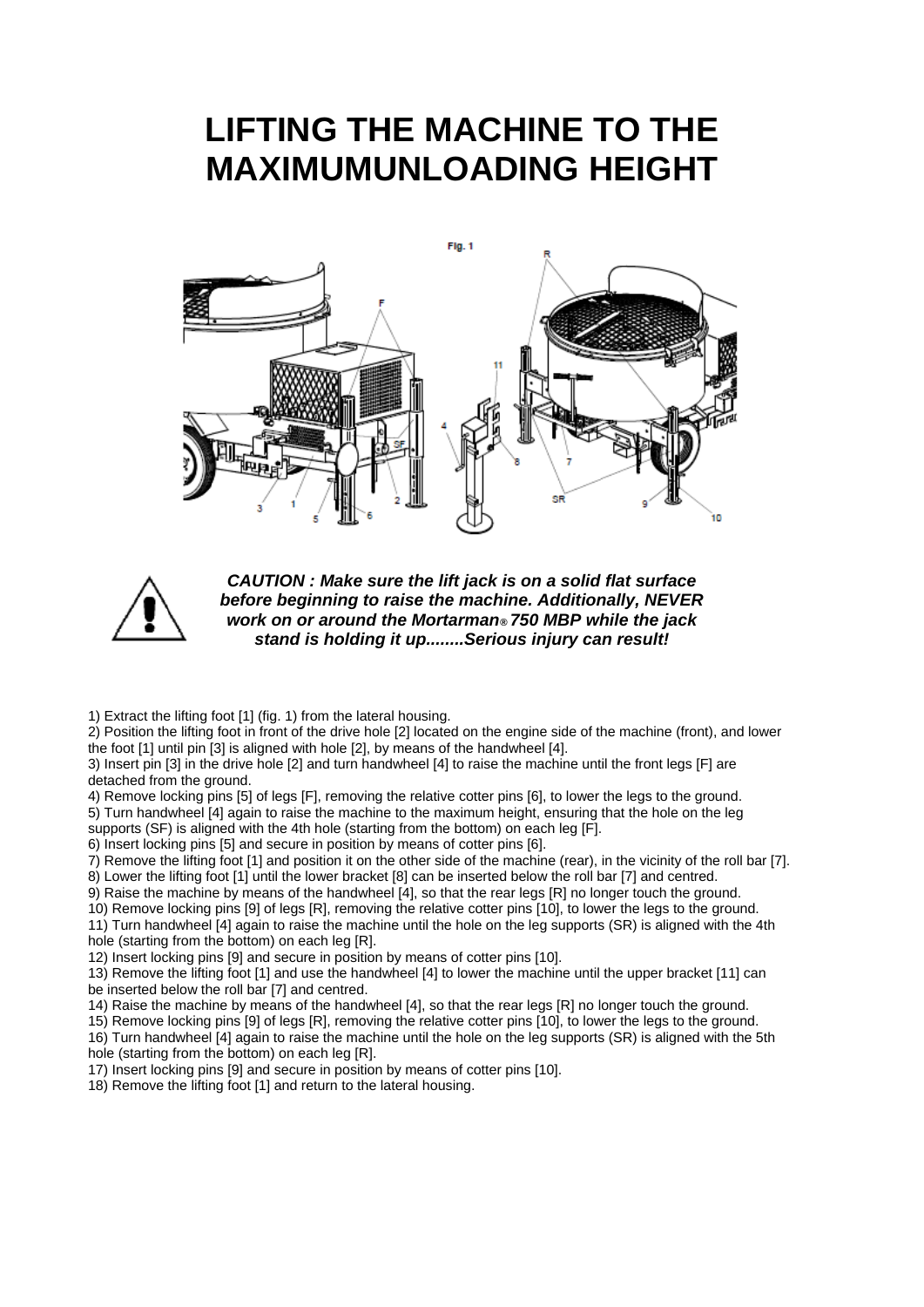To lower the machine, proceed as follows:

1) Extract the lifting foot [1] (fig. 1) from the lateral housing.

2) Remove the lifting foot [1] and position it on the rear side of the machine, in the vicinity of the roll bar [7].

3) Raise the lifting foot [1] by means of the handwheel [4] until the upper bracket [11] can be inserted below the roll bar [7] and centred.

4) Turn the handwheel [4] again so that the rear legs [R] no longer touch the ground.

5) Remove leg locking pins [10], removing the relative cotter pins [9], to lower the legs [R] to the ground.

6) Turn handwheel [4] again to lower the machine until the hole on the leg supports (SR) is aligned with the 4th hole (starting from the bottom) on each leg [R].

7) Insert locking pins [9] and secure in position by means of cotter pins [10].

8) Remove the lifting foot [1] and use the handwheel [4] to lower the machine until the lower bracket [8] can be inserted below the roll bar [7] and centred.

9) Turn the handwheel [4] again so that the rear legs [R] no longer touch the ground.

10) Remove leg locking pins [9], removing the relative cotter pins [10], to lower the legs [R] to the ground.

11) Turn handwheel [4] again to lower the machine until the hole on the leg supports (SR) is aligned with the 3rd hole (starting from the bottom) on each leg [R].

12) Insert locking pins [9] and secure in position by means of cotter pins [10].

13) Remove the lifting foot [1] and position on the other side of the machine (front) in front of the drive hole [2] and lower the foot [1] until pin [3] is aligned with hole [2], by means of the handwheel [4].

14) Insert pin [3] in the drive hole and turn handwheel [4] to raise the machine until the front legs [F] are detached from the ground.

15) Remove locking pins [5] of legs [F], removing the relative cotter pins [6], to lower the legs to the ground. 16) Turn handwheel [4] again to lower the machine until the hole on the leg supports (SR) is aligned with the 3rd hole (starting from the bottom) on each leg [F].

17) Insert locking pins [5] and secure in position by means of cotter pins [6].

18) Remove the lifting foot [1] and return to the lateral housing.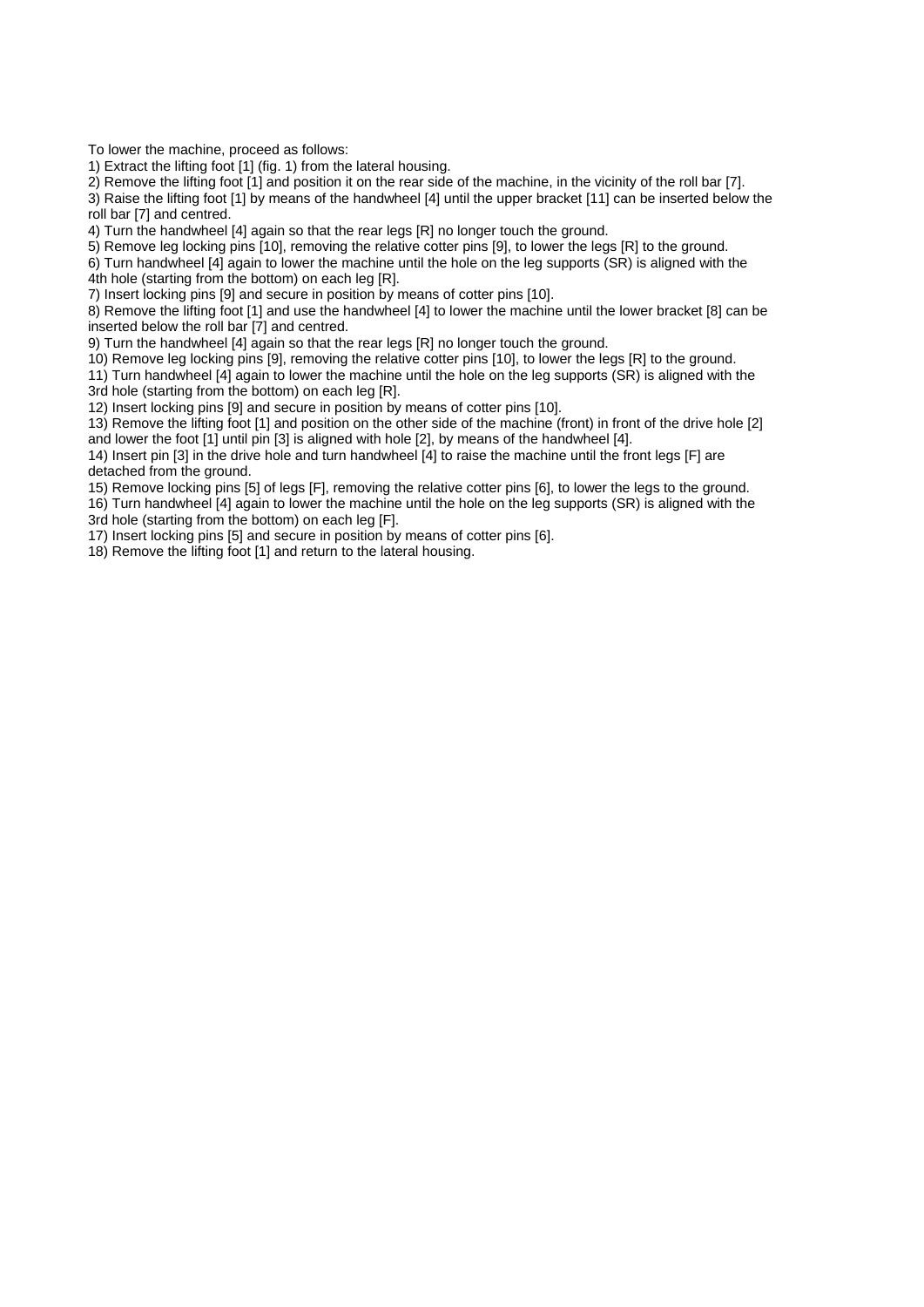## **IMPORTANT NOTESANDADVICE**

### *Do's and Don'ts on the Safe Use of the Mortarman® 750*

**In the interest of safety, whoever uses or maintains the MORTARMAN® 750 should first read this manual and become familiar with all of the important safety notes. Failure to follow this advice may result in injury to yourself and others.**

### *WHAT TO DO !*

- Carefully read and understand these instructions before operating themixer.

- Always turn off the engine and disconnect the spark plug wire before cleaning or maintaining the mixer. Mixes powered by electricmotors should be unplugged fromtheir power source before servicing is performed.

- Make sure the safety guards are always in place.

-When using themachine always wear safety boots with reinforced toe-caps, safety glasses, gloves, hard hat, and clothing with the appropriate fit.

- Practice starting and stopping the machine.

- Keep the mixer clean and free or debris build-up.

- Periodically inspect your mixer for abnormal wear or damage.

#### **- Always stop the engine before adding fuel.**

-Whenever themixer begins to sound or run in an unusualmanner...... **STOP THEMACHINE !....** and do not re-start the mixer until the difficulty is understood and repaired.

#### -**-SILICA DUST WARNING**

Grinding/cutting/drilling of masonry, concrete, metal and other materials with silica in their composition my give off dut or mists cintainig crystalline silica. Silica is a basic component of sand, quartz, brick clay, granite and numerous other minerals and rocks. Repeated and/or substantial inhalation of airborne crystalline silica can cause serious or fatal respiratory diseases, including silicosis. In addition, California and some other authorities have listed respirable crystallinesilica as a substance known to cause cancer. Whwn cutting such materials, always follow respiratory precautions.

Use appropriate NIOSH-approved respiratory protection where dust hazard may occur. Paper masks or surgical masks without a NIOSH approval number are not recommended because they do little to protect the worker. For more information about respirator programs, including what respirators have received NIOSH approval as safe and effective, please visit the NIOSH website at: http://www.cdc.gov/niosh/topics/respirators

Observe OSHA regulations for respirator use (29 C:F.R. § 1910.134). Visit http://www.osha.gov for more information.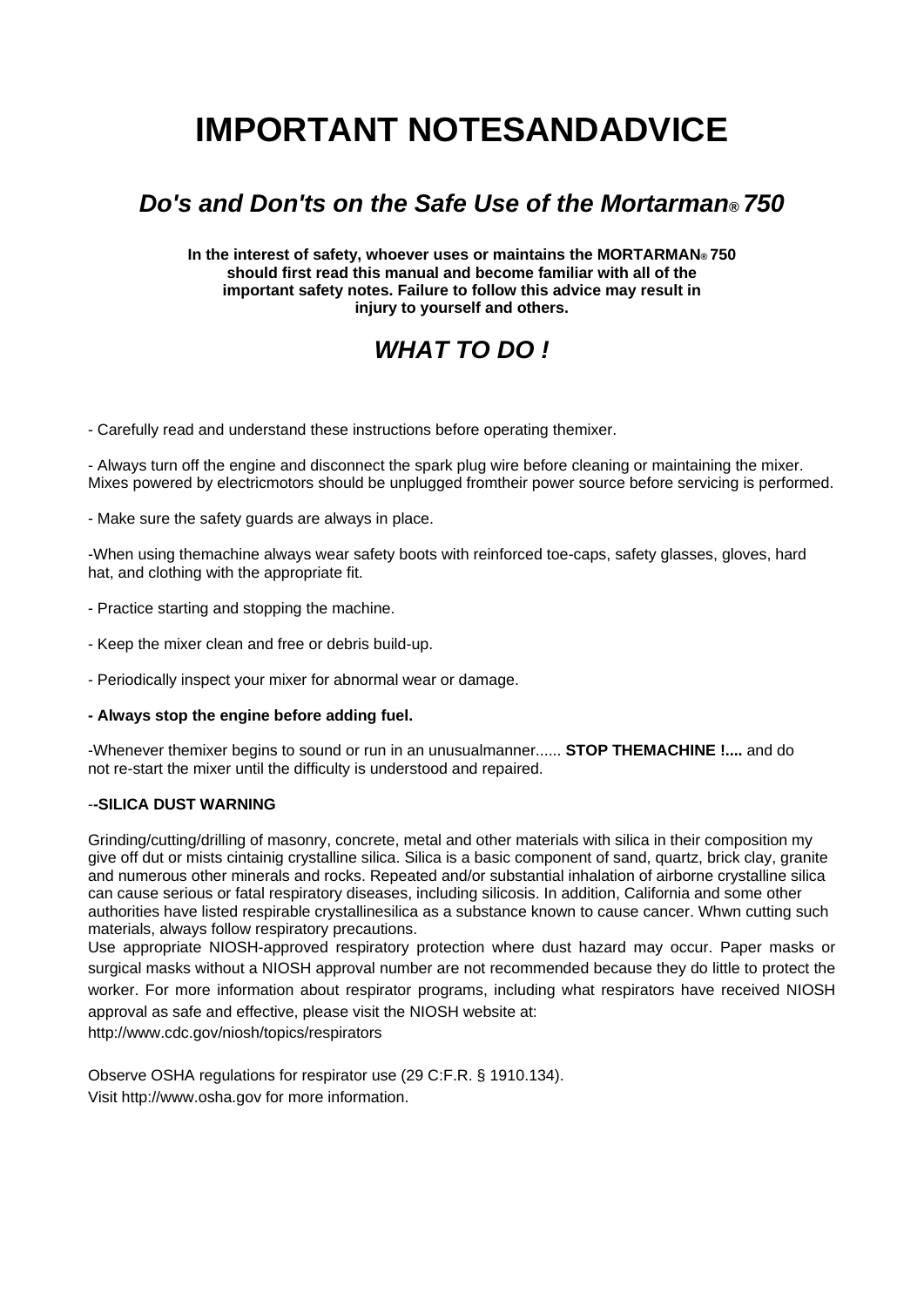#### **California proposition 65 message**

Some dust created by power sanding, sawing, grinding, drilling, and other construction activities contain chemicals know (to the State of California) to cause cancer, birth defects or other reproductive harm. Some examples of these chemicals are:

-Lead, from lead-based paints

- -Crystalline silica, from bricks and cement and other masonry products
- -Arsenic and chromium, from chemically treated lumber

For further information , consult the following sources: http://www.osha.gov/dsg/topics/silicacrystalline/index.html http://www.cdc.gov/niosh/docs/96-112/ http://oehha.ca.gov/prop65/law/P65law72003.html http://www.dir.ca.gov/Title8/sub4.html http://www.P65warnings.ca.gov

Your risk from these exposures varies depending on how often you do this typer of work. To reduce your exposure to these chemicals, work in a well-ventilated area, and work with approved safety equipment, such as dust masks that are specially designed to filter out microscopic particles. Where use of a dust extraction device is possible, it should be used. To achieve a high level oof dust collection, use an industrial HEPA vacuum cleaner. Observe OSHA 29 CFR part 1926.57 and 1926.103.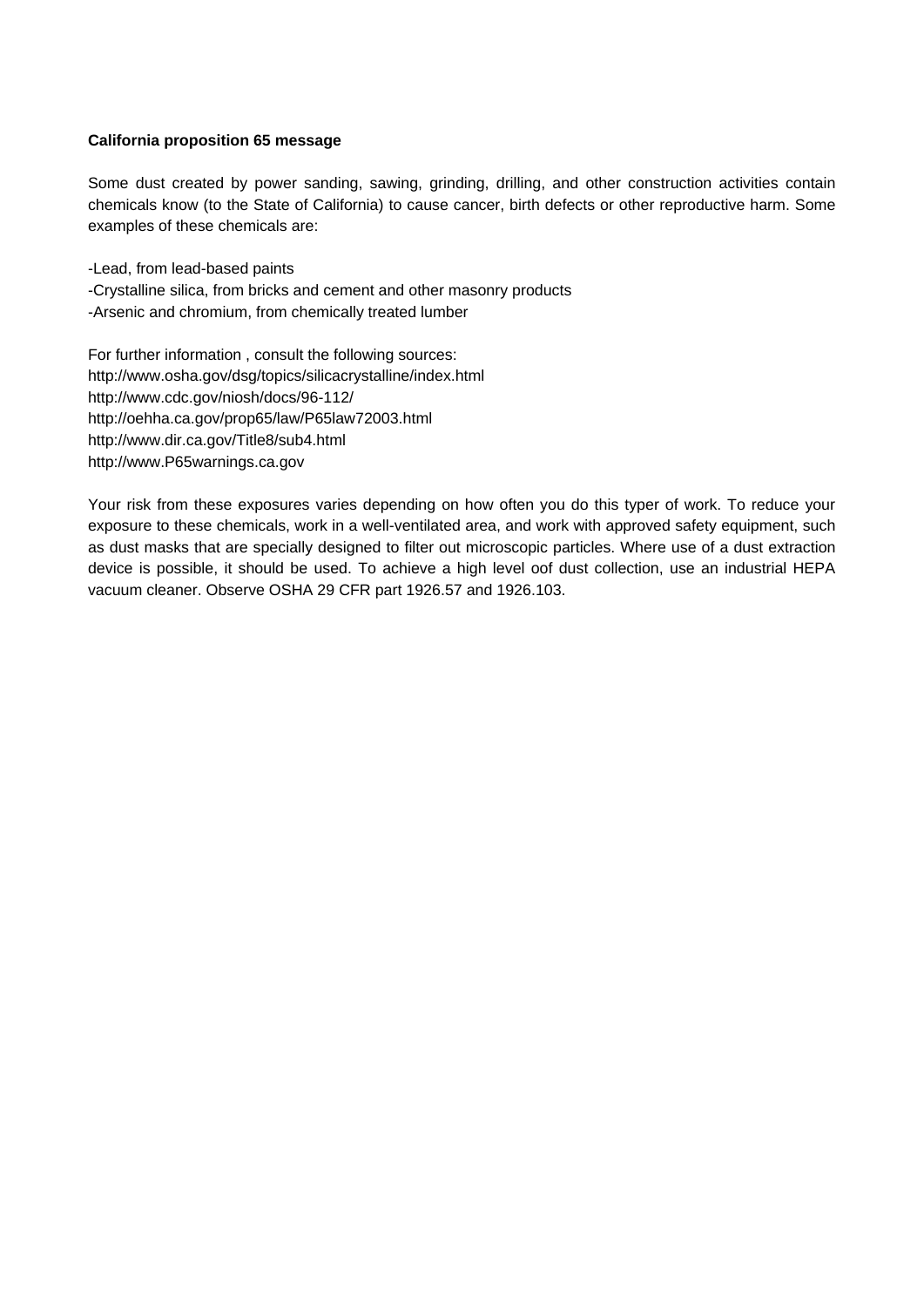## **IMPORTANT NOTESANDADVICE**

### *What NOT TO DO !*

#### **DONOT**

place your hands or any other object inside the mixer drum while it is running.

#### **DONOT**

- place any tools or other objects in or around the mixer drum while it is running.

#### **DONOT**

- operate the mixer on a surface that is UNEVEN.... if the MORTARMAN® 750 is placed on an incline, it can fall over or roll away!

#### **DONOT**

- clean, assemble or work on themixer while it is plugged in, or while the spark plug wire is connected to the spark plug!

#### **DONOT**

operated the mixer in or around water puddles!

#### **DONOT**

- leave themixer unattended!

#### **DONOT**

- use the safety grate interlock switch for stopping the mixer......shut off the motor.....this safety interlock system is designed to provide some protection for negligent operators. **.....REMEMBER**, never raise the safety grate while the mixer is running, unplug the mixer from its power source, then the grate may be raised properly.

#### **DONOT**

allow other persons around the mixer while it is operating.

#### **DONOT**

- operate the MORTARMAN® 750 if you are uncertain as to how to run the machine.... Contact your local **IMER DISTRIBUTOR or call IMER U.S.A. at (800) 275-5463.**

**-SILICA DUST WARNING**

*NOTE: These safety instructions are simple and straight forward.....FOLLOW THEM!*

### *WEWANT SAFEAND EFFICIENT PRODUCTION/OPERATION FORALL OUR CUSTOMERS!*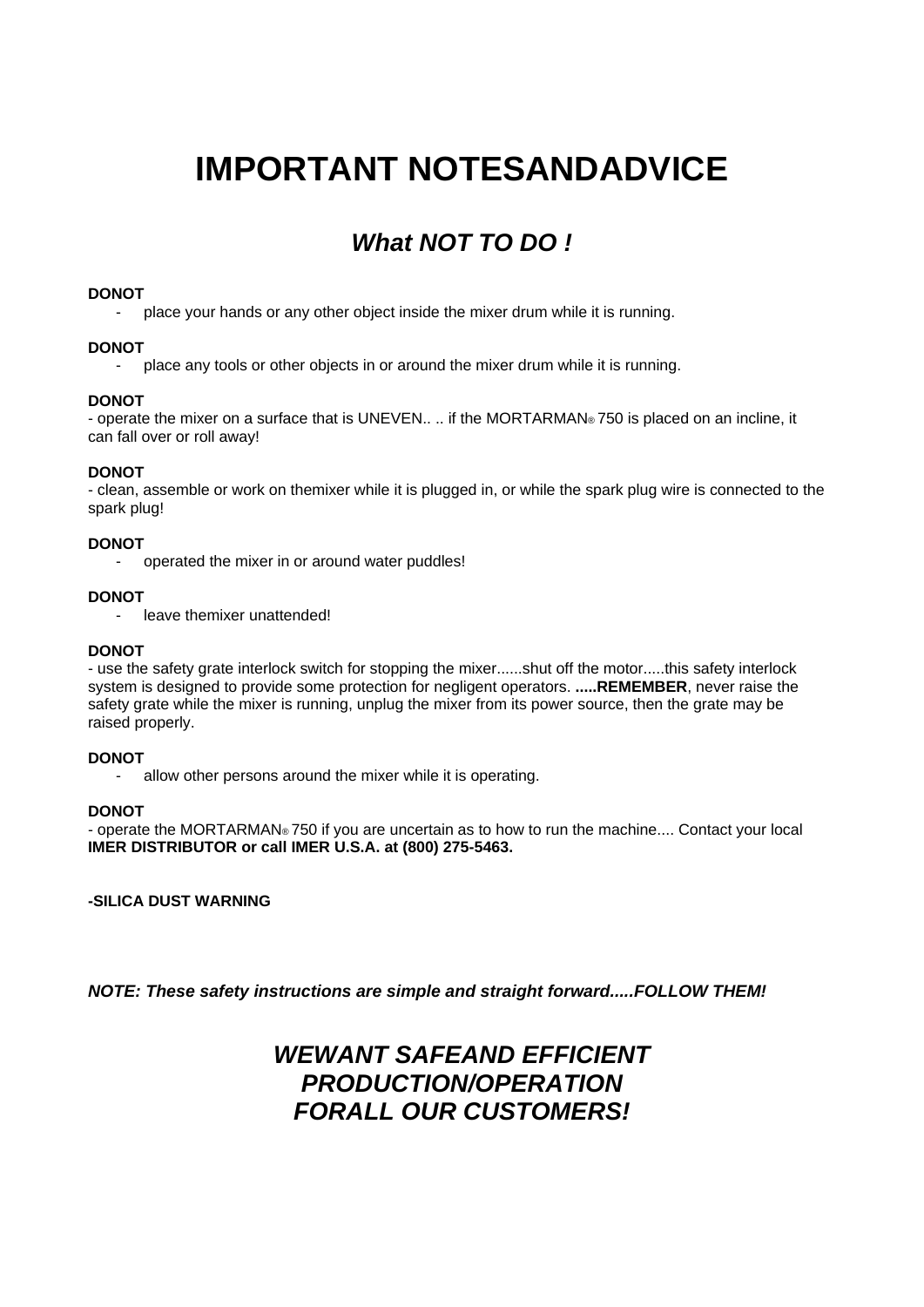### **OPERATING INSTRUCTIONS**

1. Before starting the engine read the Honda manual provided and become familiar with the GXV 390 powerplant.

2. Place the MORTARMAN® 750 at the appropriate working height. The working height is determined by which type of container the material mixed is to be discharged into: *For Example :* Wheelbarrow, Mud Bucket, Mud Pan

For raising and lowering theMORTARMAN® 750, see the previous section on the set-up procedure.

3. Connect the water supply hose to the Chicago fitting provided. Practice operating the water control lever......one direction discharges water into the drum......the other direction sends water into the clean up hose.

#### *\*IMPORTANT NOTE\* Before adding material to the mixing drum make certain no foreign objects are in the drum, and that the discharge gate is in the closed position.*

4. Now start the mixer, the mixing paddles should move smoothly as they pass around the drum, if their action is irregular and noisy, stop the mixer.....contact your local IMER Distributor or call IMER U.S.A. direct of (800) 275-5463.

#### *\*IMPORTANT NOTE\*Machines equipped with combustion engines and key ignitionmust be started as follows: rotate the key clockwise, fromposition 0 to the next click (position 1) and keep turned to start the engine. If themachine does not start, attempt the start-up procedure again without insisting for more than 5 seconds at a time. Once the engine is started, leave the key in position 1, to enable the starter battery to recharge.*

5. With the mixer running at full power, add the cement and sand into drum dry....the MORTARMAN® has the ability to spin andmix a full load dry. This is a great feature , as it allowsmaterial to throughly blend and mix before water is added.

*\*IMPORTANT NOTE\* The Mortarman® 750 is much different from a concrete mixer and cannot be used to mixmaterial with aggregate (rocks). This is because the Mortarman® 750 has paddles which are driven through the material with huge amounts of torque.....should a paddlewedge a rock between itself and the drum, substantial damage will result.*

*If thematerial beingmixed is not bagged pre-mix or discharged froma silo system, then make certain there are no rocks in it.*

*Be especially cautious if sand is delivered by truck from a sand and gravel supply yard. Let them know when you order, that no rocks or pebbles of any type are allowed in your sand.*

*Some light aggregates, such as terrazzo piecesmay be run in themixer, however, contact IMER U.S.A. or your local dealer for the proper set-up techniques.*

6. Fill the mixer to the top of the free spinning agitation trident paddle.....filling the mixer above this point will not provide sufficentmixing action for the loadedmaterial.

#### *REMEMBER: theMORTARMAN® 750mixes incredibly fast......there is no need to over loadit.*

7. Now that thematerial has mixed a fewseconds dry, the water can be added until the desired consistency has been achieved.

8. Once the material is mixed to the consistency desired, position the appropriate container beneath the discharge chute area and then slide the discharge gate open.

9. If the mixer is stopped while material is still in the drum, do not allow the material to harden up. It is possible to re-start the mixer with up to 3/4 of a load in the drum. If the drum was at full capacity when the mixer stopped, discharge some material, then re-start the machine.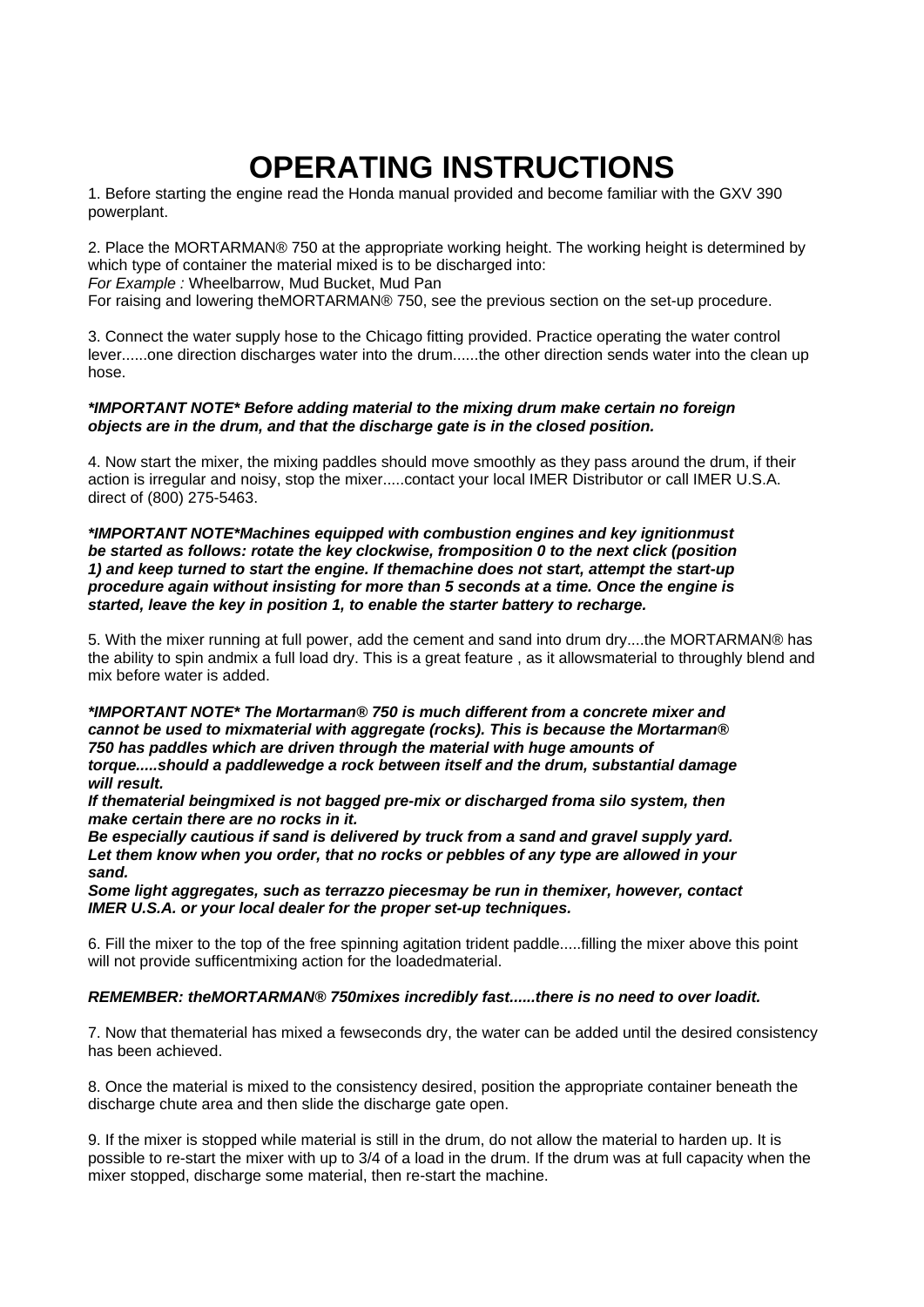## **MAINTENANCE**

The **MORTARMAN® 750** is designed to require very low maintenance, however, following the few basic maintenance procedures listed below will greatly reduce your machine's down time.

1. Clean themixer throughly after each use and do not allowmaterial to build up on any portion of themixer.

#### *REMEMBER - Always unplug the mixer, or disconnect the spark plug wire before performing any maintenance procedures.*

2. Change the gearbox oil after the first 50 hours of operation, after that the oil should be changed every 250 hours. Changing the oil is a simple procedure, as the drain bolt and a sight window for the full levelmarking are located on the gearbox body. Use a premium SAE 90 gearbox oil when making the change.

3. Check the drive belt tightness when the machine arrives from our factory.....maintain the belts at this tension......taunt, yet not extremely tight. **Caution**, if the belts are overly tightened, damage can result to themotor and the gearbox.

**REMEMBER:** drive belts experience themajority of strech during the first 15 hours of operation,monitor the belts closely during break-in.

#### *NOTE : NEVER touch or adjust the belts while the machine is operating*

To tighten the belts the motor is moved forward, further away from the rear pulley. Make sure the two adjusting bolts are tightened in equal amounts, as the motor's drive pulleymust stay in alignment with the gearbox pulley. Should the belts continually come off the pulley, check the following:

- condition of the belts, are they worn out, are they the proper specification

- alignment of the drive pulley and gearbox pulley, are they in line

- are the pulleys themselves in good condition? ......not bent or clogged with debris.

#### *NOTE : it is not advisable to replace just one belt,they need to be replaced in sets. This is because a new belt needs a different degree of tightness than a used belt. It is always a good idea to have a spare set of belts in your truck......replacement is straight forward and simple.....be smart and be prepared!*

4. The paddle assembly hardware should bemonitored and retightened the first 15 hours of operation. After the components have seated in, it is still a good idea to check the paddle hardware on a weekly basis, or whenever themachine is thoroughly cleaned.

Many contractors have found it very effective to have an additional set of paddles....when one set becomes ready formaintenance, remove the entire paddle spider and drop on the spare.

This procedure takes less than one hour and allows the used set of paddles to be set aside andmaintained at your leisure.

As the paddle wiper rubber wears it is important to bring the distance between the wiper rubber, and the drum back to its original specification.......which is 5mm or 1/5".

DO NOT place the rubber flush against the drum....... this will cause the paddle to drag excessively and can lead to the paddle bending or breaking.

**NOTE** : Should the paddles ever begin to emit sharp scraping sounds, or the paddle spider system begin to vibrate heavily, stop the mixer. Disconnect all power and unload by hand if necessary. Do not restart the machine until the cause of the malfunction has been ascertained.

#### **BATTERY:**

- Keep the battery clean and dry.

- Use a moist anti-static cloth only to wipe the battery, otherwise there is a danger of explosion.

- Do not open the battery.

- Recharge in case of insufficient starting power.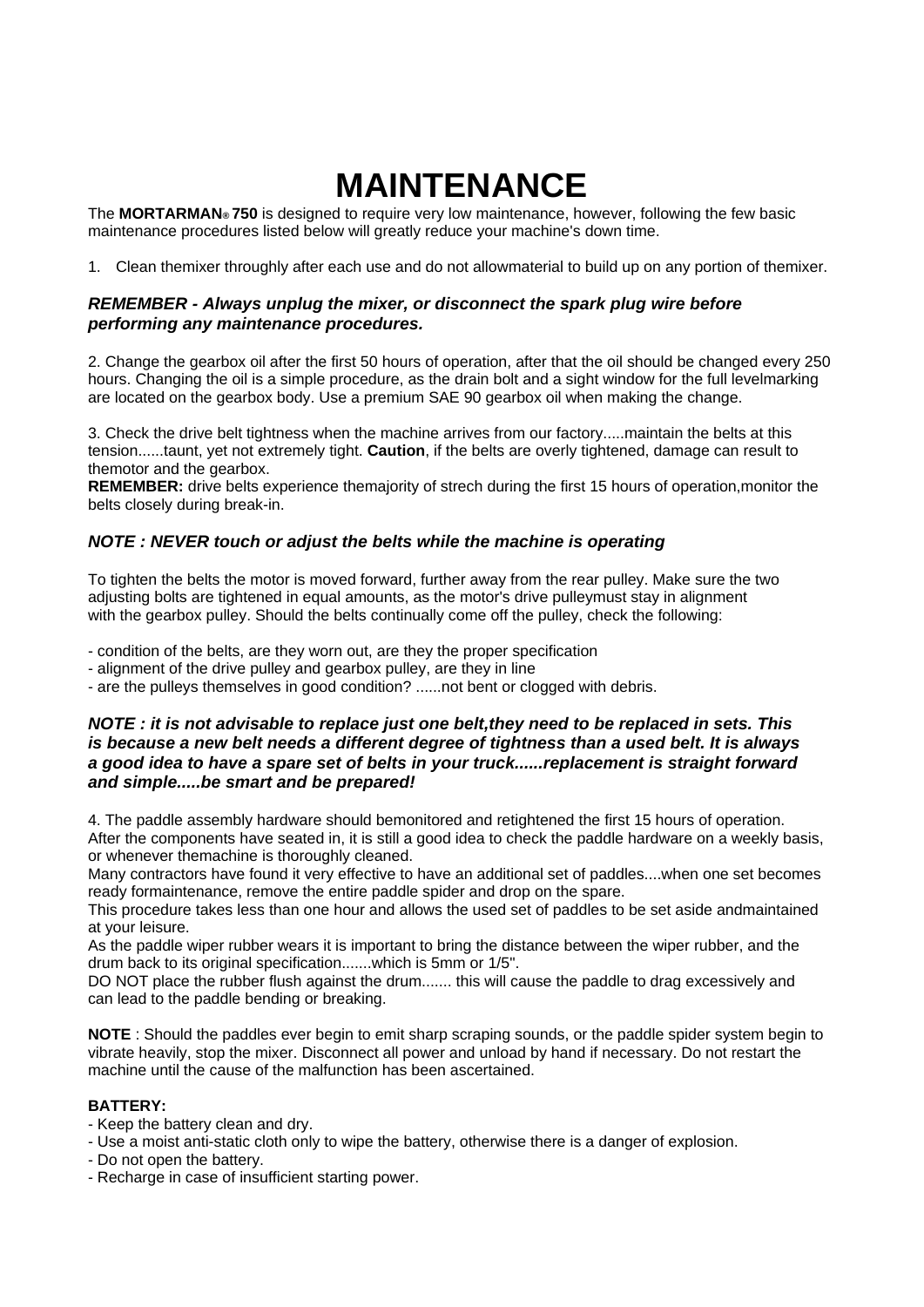5. The area underneath the discharge gate will need to be hosed off a few times a day. The discharge gate mechanism is equipped with a wiper which continually sweeps debris off the safety grate, however, a shot of water every now and then will ensure smooth discharge.

#### *REMEMBER .....do not remover the discharge safety grate under any circumstances.....keep this area clean and material discharge will be no problem...it is not worth lost fingers and hands to remove the safety grate!*

6. Do not disconnect the safety interlock system on the mixer drum safety grate. Should it begin to malfunction see your IMER Distributor immediately, or call IMER U.S.A. direct at (800) 275-5463.

7. Regarding motor maintenance, please review the manufacturer's manual which is supplied with each machine.

**IT IS IMPORTANT** that the mixer power plant run properly, or the material mixing action may not be thorough enough. The motor is the heart of this machine........take care of it!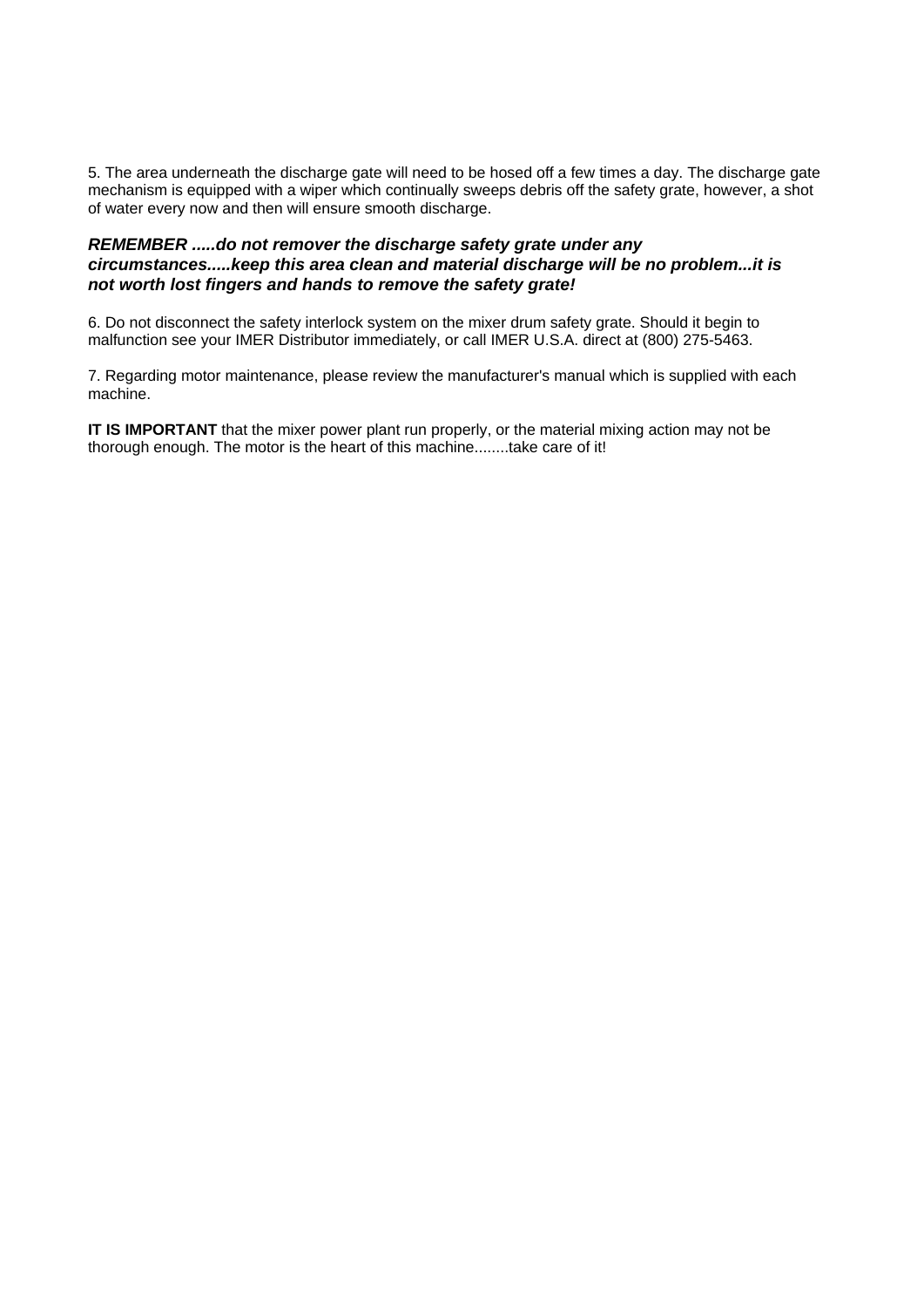### **TECHNICAL SPECIFICATION MORTARMAN® 750 MORTARMIXER**

|                               |                  | 1 - PHASE                                                                  | <b>GASOL MOTOR</b> |
|-------------------------------|------------------|----------------------------------------------------------------------------|--------------------|
| <b>DRUM CAPACITY</b>          | <b>VCu.ft</b>    | 750/27                                                                     | 750/27             |
| <b>BATCH OUTPUT</b>           | VCu.ft           | 480/17                                                                     | 480/17             |
| <b>DICHARGE GATE</b>          | <b>mm/inc</b>    | 200/7,7"                                                                   | 200/7.7"           |
| <b>DIMENSION OF DRAW POS.</b> |                  | MIN.1390(55")x1416(55,5")x2124(83")<br>MAX.1730(68")x1580(62")x2279(89,5") |                    |
| <b>WEIGHT</b>                 | <b>Kg/Pounds</b> | 720/1580                                                                   | 720/1580           |
| <b>WHEELS</b>                 | <b>mm/inc</b>    | d.550x80<br>22"x3"                                                         | d.550x80<br>22"x3" |
| <b>MOTOR POWER</b>            | <b>Kw/Hp</b>     | 4/5.5                                                                      | 8/11               |
| <b>RPM</b>                    | g/l'             | 35                                                                         | 34                 |
| <b>MIX.TIME</b>               | min.             | $3 + 4$                                                                    | $3 \div 4$         |
| <b>DRUM DIAMETER</b>          | <b>mm/inc</b>    | 1300(50")                                                                  | 1300(50")          |

*Due to Imer U.S.A. 's commitment to Reasearch and Development, specifications are subject to change without notice.*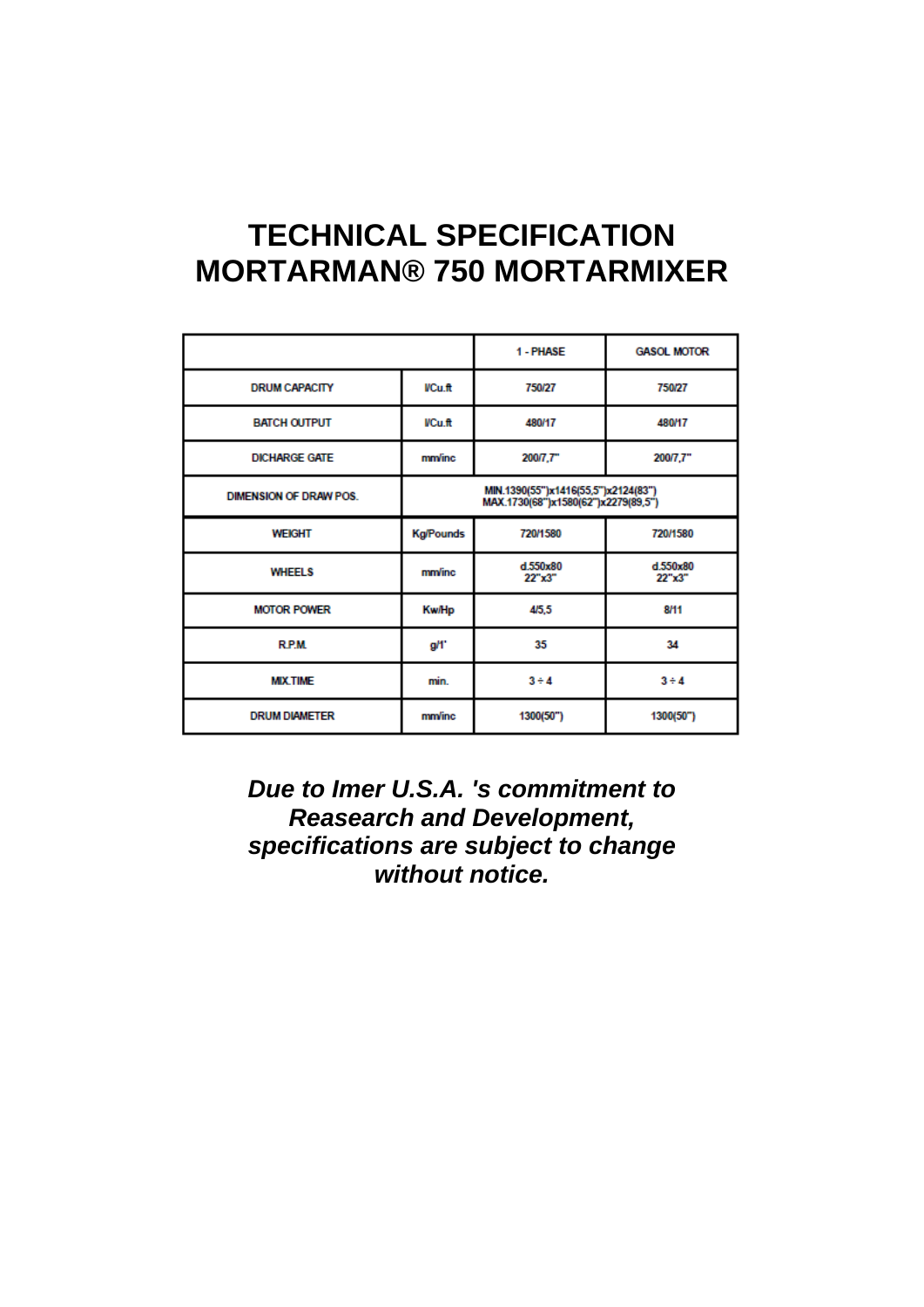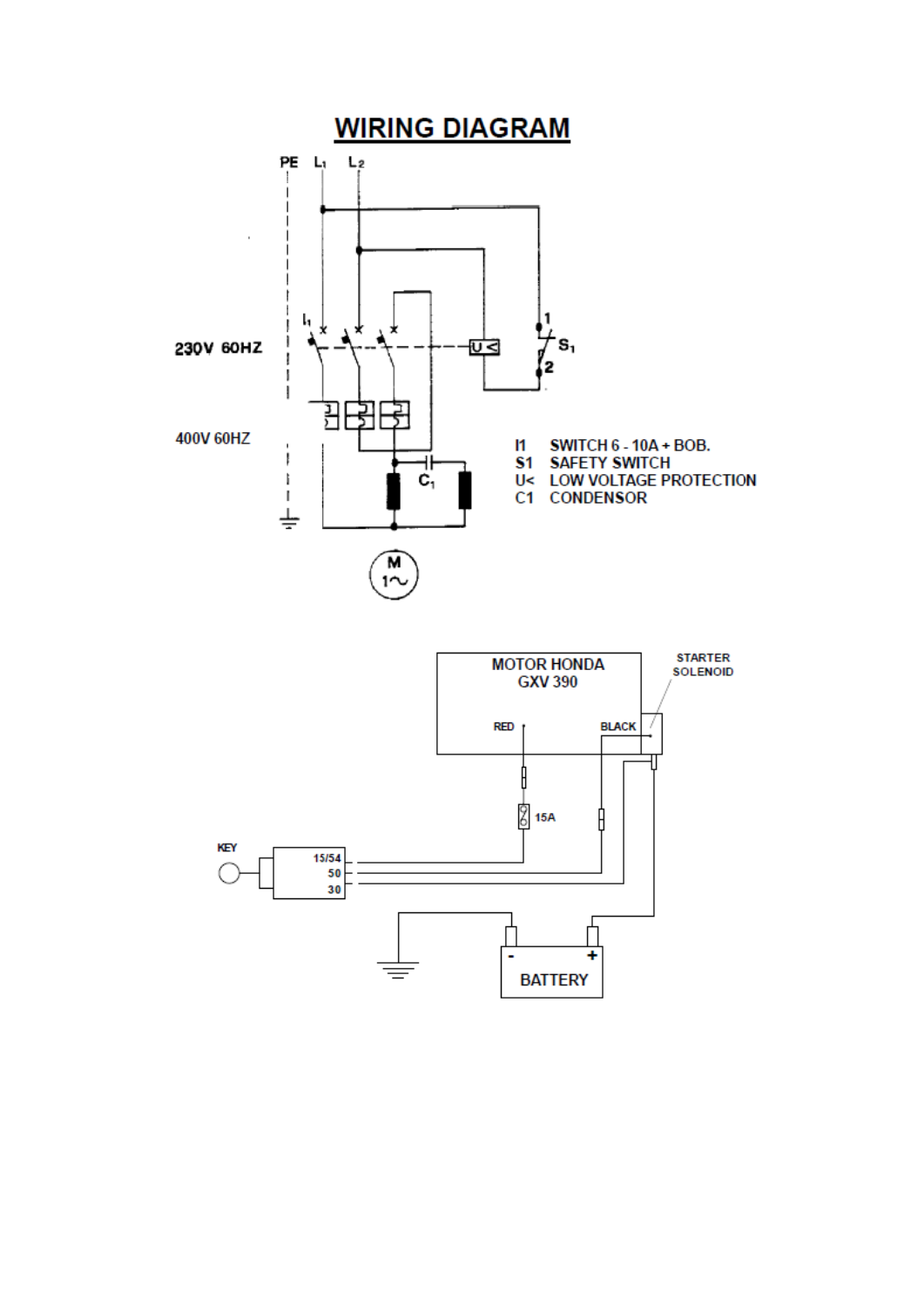### **SPARE PARTS LIST MORTARMAN® 750 MORTARMIXER**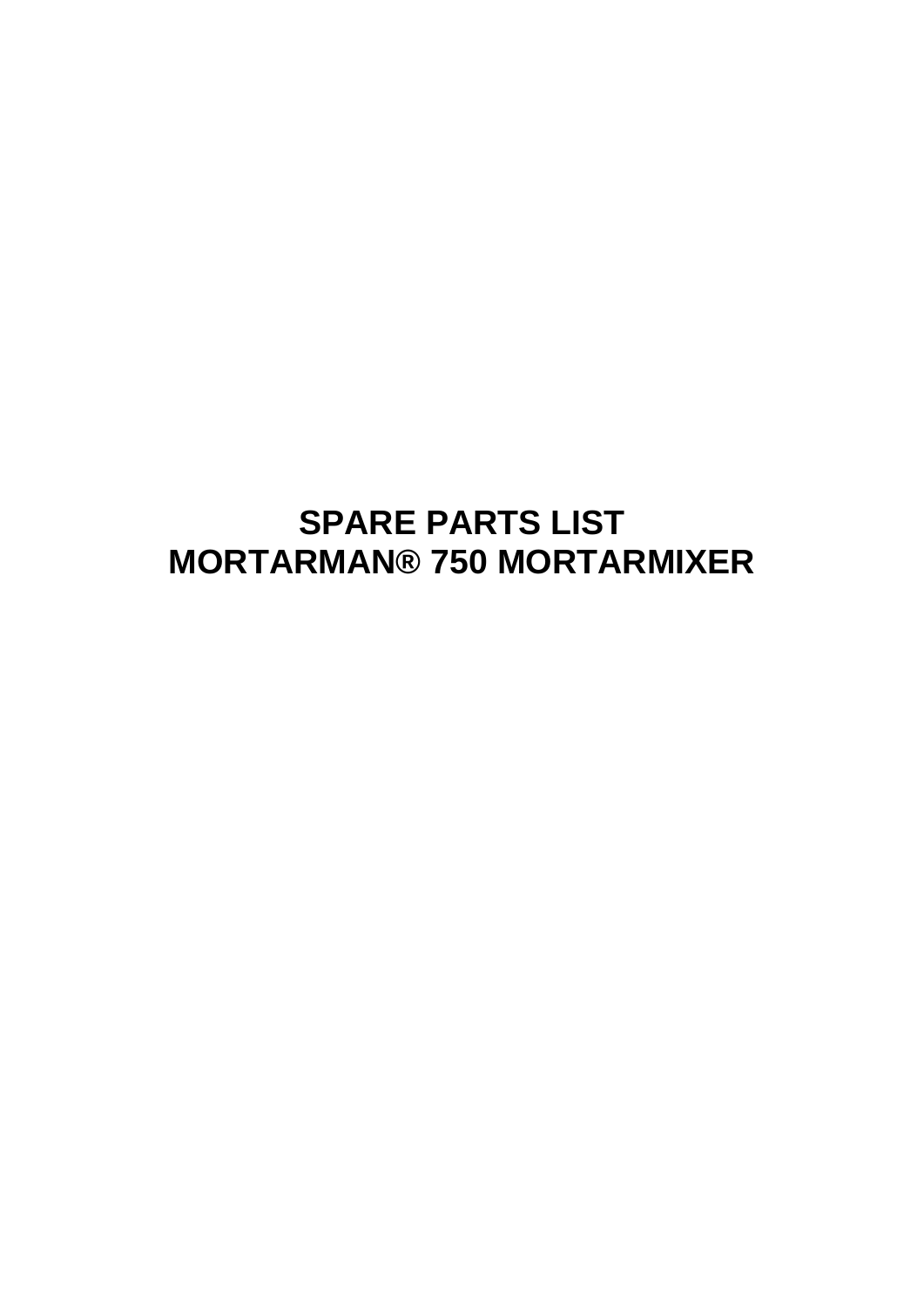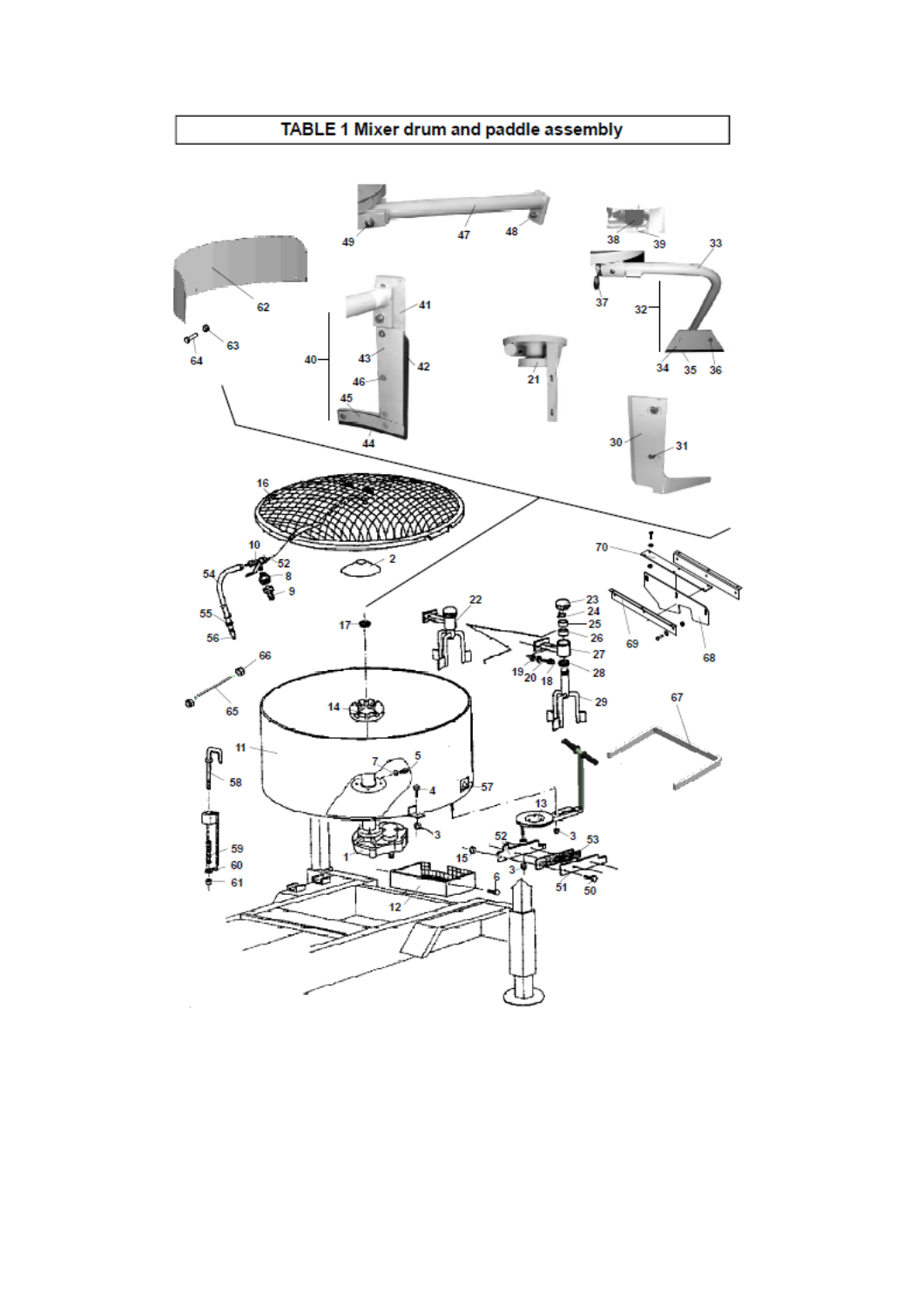|                      |                    | TABLE 1 Mixer drum and paddle assembly              |                             |
|----------------------|--------------------|-----------------------------------------------------|-----------------------------|
| Ref.                 | P.n.               | Description                                         | <b>NOTES</b>                |
| 1                    | 3211258            | REDUCTION GEAR                                      |                             |
| 2                    | 3211270            | MUSHROOM                                            |                             |
| з<br>4               | 2223921<br>2222035 | NUT<br>BOLT                                         | M <sub>12</sub><br>M12x25ZZ |
| 5                    | 2222050            | BOLT                                                | M12x45Z                     |
| 6                    | 3210871            | BOLT                                                | M16x80                      |
| 7                    | 2224900            | WASHER                                              | DEV. Ø12                    |
| 8                    | 2226800            | <b>CONNECTOR FEMALE</b>                             |                             |
| 9<br>10              | 2226805<br>2218068 | <b>CONNECTOR MALE</b><br><b>BALL VALVE</b>          |                             |
| 11                   | 3211293            | DRUM                                                |                             |
| 12                   | 3211565            | <b>DISCHARGE SAFETY GRATE</b>                       |                             |
| 13                   | 2250748            | DISCHARGE OPENING                                   |                             |
| 14<br>15             | 3211305<br>2223924 | DRUM COLLAR<br><b>OCK NUT</b>                       |                             |
| 16                   | 3211638            | DRUM SAFETY GRATE                                   |                             |
| 17                   | 3211256            | <b>BEAL</b>                                         |                             |
| 18                   | 2222550            | BOLT                                                |                             |
| 19<br>20             | 2224380<br>2224900 | WASHER<br>WASHER                                    |                             |
| 21                   | 3211241            | MIXER HEAD                                          |                             |
| 22                   | 3211234            | TRIDENT PADDLE                                      |                             |
| 23                   | 2257710            | CAP                                                 |                             |
| 24<br>25             | 2227220<br>3205992 | <b>CIRCLIP</b><br>SIRCLIP                           | E/40                        |
| 26                   | 2204505            | BEARNG                                              |                             |
| 27                   | 3211235            | <b>SUPPORT ARM - TRIDENT</b>                        |                             |
| 28                   | 3206003            | <b>BEAL</b>                                         |                             |
| 29<br>30             | 3211238            | <b>TRIDENT ONLY</b>                                 |                             |
| 31                   | 3211255<br>2222050 | <b>INNER PADDLE</b><br>воцт                         |                             |
| ۰                    | 2223921            | NUT                                                 |                             |
|                      | 3211038            | <b>WASHER</b>                                       |                             |
| ٠                    | 2224900<br>3211676 | WASHER<br><b>FLOATING PADDLE</b>                    |                             |
| 33<br>34             | 3211678            | FLOATING PLATE                                      |                             |
| 35                   | 3211677            | FLOATING RUBBER                                     |                             |
| 36                   | 2223655            | NUT                                                 |                             |
| ٠                    | 2224340            | WASHER                                              |                             |
| ٠<br>37              | 2222559<br>3211257 | BOLT<br>P IN                                        |                             |
| 38                   | 3211253            | <b>SHOCK-ABSORBER</b>                               |                             |
| 39                   | 3206902            | BOLT                                                |                             |
| ۰                    | 3211038            | <b>WASHER</b>                                       |                             |
| 41<br>42             | 3211672<br>3211221 | <b>DUTER PADDLE</b><br>VERTICAL RUBBER OUTER PADDLE |                             |
| 43                   | 3211222            | VERTICAL PLATE OUTER PADDLE                         |                             |
| 44                   | 3211675            | DRIZONTAL RUBBER OUTER PADDLE                       |                             |
| 45                   | 3211674            | DRIZONTAL PLATE OUTER PADDLE                        |                             |
| 46<br>٠              | 3211392<br>2224340 | 80 LT<br>WASHER                                     |                             |
| $\ddot{\phantom{0}}$ | 2223655            | NUT                                                 |                             |
| 47                   | 3211250            | <b>BUPPORT OUTER PADDLE</b>                         |                             |
| 48                   | 2222050            | BOLT                                                |                             |
| 49                   | 3206902            | BOLT                                                |                             |
| 50                   | 2222016            | BOLT                                                |                             |
| 51<br>52             | 2253853<br>2253852 | PLATE<br>PLATE                                      |                             |
| 53                   | 2247876            | <b>RUBBER PLATE</b>                                 |                             |
| 54                   | 2292356            | WATER TUBE                                          |                             |
| 55                   | 2225741            | <b>HOSE CLAMP</b>                                   |                             |
| 56<br>57             | 2218069<br>2288205 | <b>NOZZLE</b><br>ADHESIVE LABEL                     |                             |
| 58                   | 2201918            | .EVER                                               |                             |
| 59                   | 2231234            | <b>BPRING</b>                                       |                             |
| 60                   | 2224640            | <b>WASHER</b>                                       |                             |
| 61                   | 2223929            | BELF LOCKING NUT                                    |                             |
| 62                   | 3211559            | <b>DUST SHEET</b>                                   |                             |
| 63<br>64             | 2223920<br>2222056 | NUT<br>BOLT                                         | M10X25<br>M 10              |
| 65                   | 3211641            | ROTATION PIN FOR TANK OPENING                       |                             |
| 66                   | 3201033            | NUT                                                 | M 18                        |
| 67                   | 3211560            | ROLLBAR                                             |                             |
| 68                   | 3211634            | SASKET                                              |                             |
| 69                   | 3211637            | RUBBER TIGHTENING PLATE                             |                             |
| 70<br>۰              | 3211636            | SCRAPER SUPPORT PLATE                               |                             |
|                      | 2222146<br>2224340 | BOLT<br><b>WASHER</b>                               | M10X30<br>10X21             |
|                      |                    |                                                     |                             |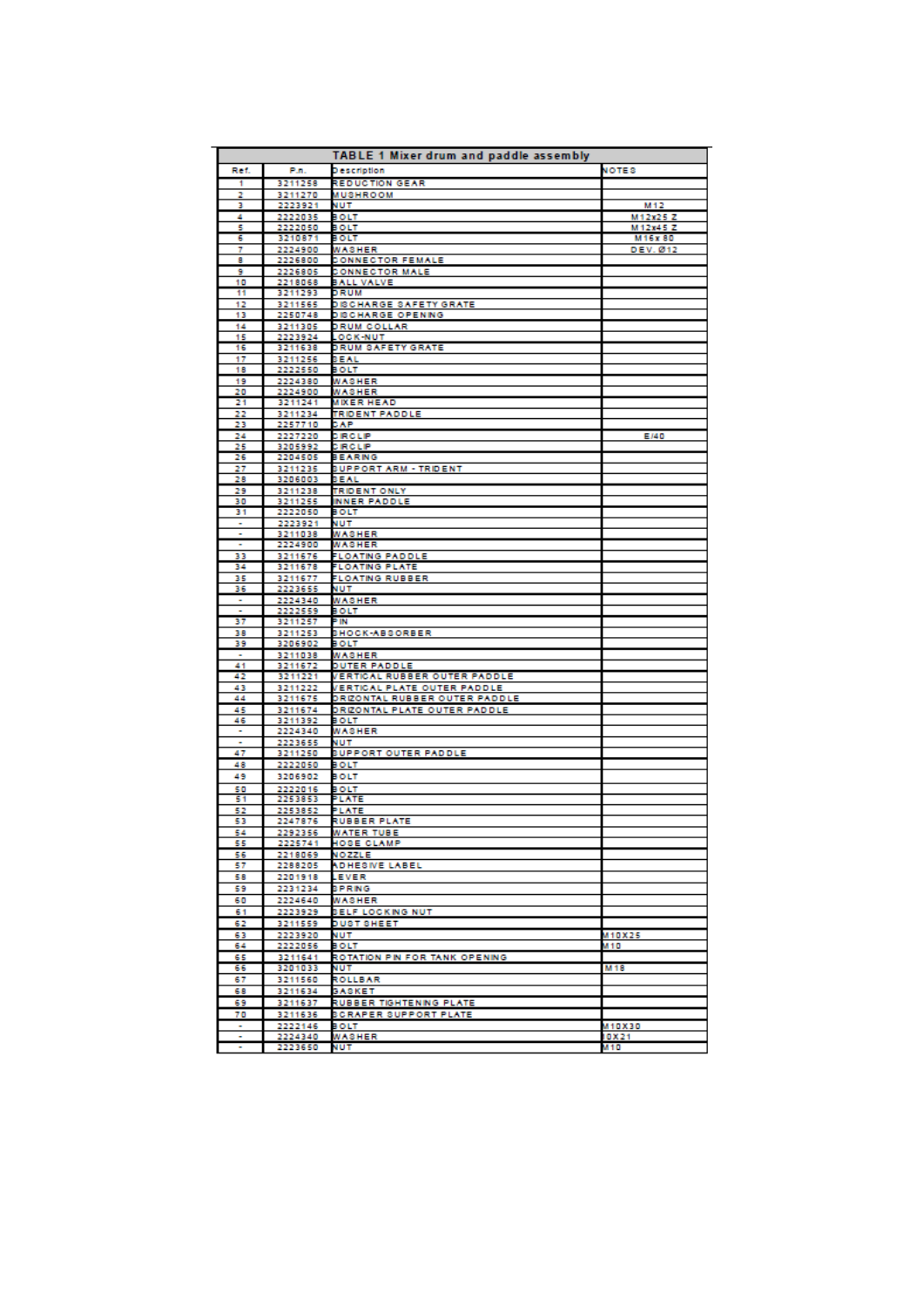| <b>TABLE 2 Dump gate</b> |         |                       |              |
|--------------------------|---------|-----------------------|--------------|
| Ref.                     | P.n.    | <b>Description</b>    | <b>NOTES</b> |
| 0.1                      | 3211633 | DUMP GATE COMPLETE    |              |
|                          | 3211561 | <b>DRIVE LEVER</b>    |              |
| 2                        | 1222147 | BOLT                  |              |
| 3                        | 1224809 | <b>WASHER</b>         |              |
| 4                        | 2231301 | <b>SPRING</b>         |              |
| 5                        | 2237795 | <b>ACTUATOR</b>       |              |
| 6                        | 2209822 | <b>BUSHING</b>        |              |
|                          | 2222600 | <b>SCREW</b>          | TSP 963-6x25 |
| 8                        | 2225033 | <b>BASE PLATE</b>     |              |
| 9                        | 2292581 | <b>SEAL</b>           |              |
| 10                       | 2253863 | <b>BASE PLATE</b>     |              |
| 11                       | 2223924 | <b>LOCK NUT</b>       | <b>MB</b>    |
| 12                       | 2223920 | LOCK NUT              | M10          |
| 13                       | 2254015 | <b>ACTUATOR FRAME</b> |              |
| 14                       | 2209821 | <b>BUSHING</b>        |              |
| 15                       | 2223006 | <b>BOLT</b>           |              |

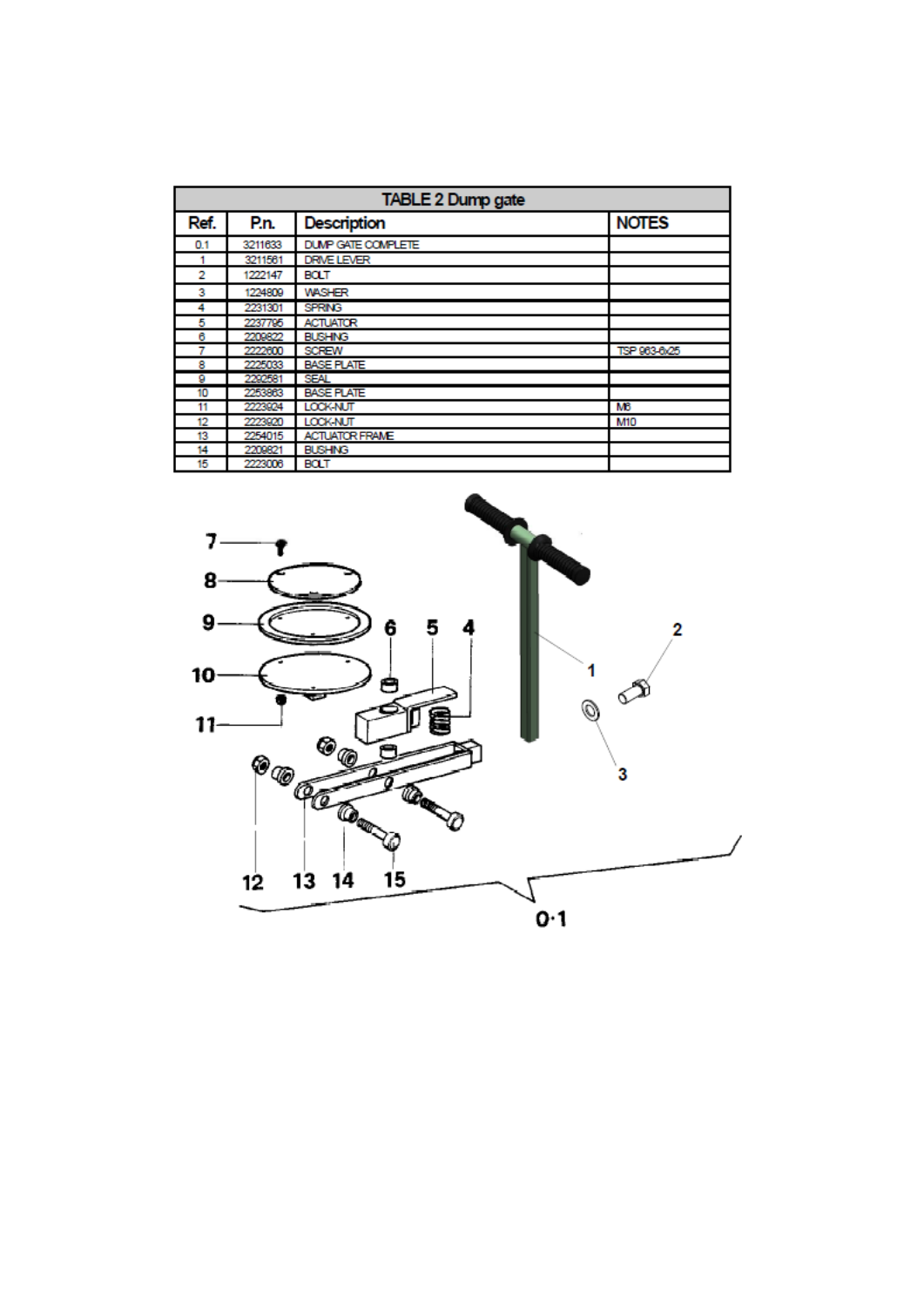| <b>TABLE 3 Wheel and suspension assembly</b> |         |                       |                      |
|----------------------------------------------|---------|-----------------------|----------------------|
| Ref.                                         | P.n.    | <b>Description</b>    | <b>NOTES</b>         |
|                                              | 3211393 | <b>AXLE</b>           |                      |
| 2                                            | 3210607 | <b>BOLT</b>           |                      |
|                                              | 3296035 | <b>WHEEL COMPLETE</b> |                      |
|                                              | 2222142 | BOLT                  | 5737 M12X100 Z       |
|                                              | 3207392 | <b>NUT</b>            | <b>METALBLOC M12</b> |
|                                              | 2224380 | <b>WASHER</b>         | 6593 D.12X25 Z       |

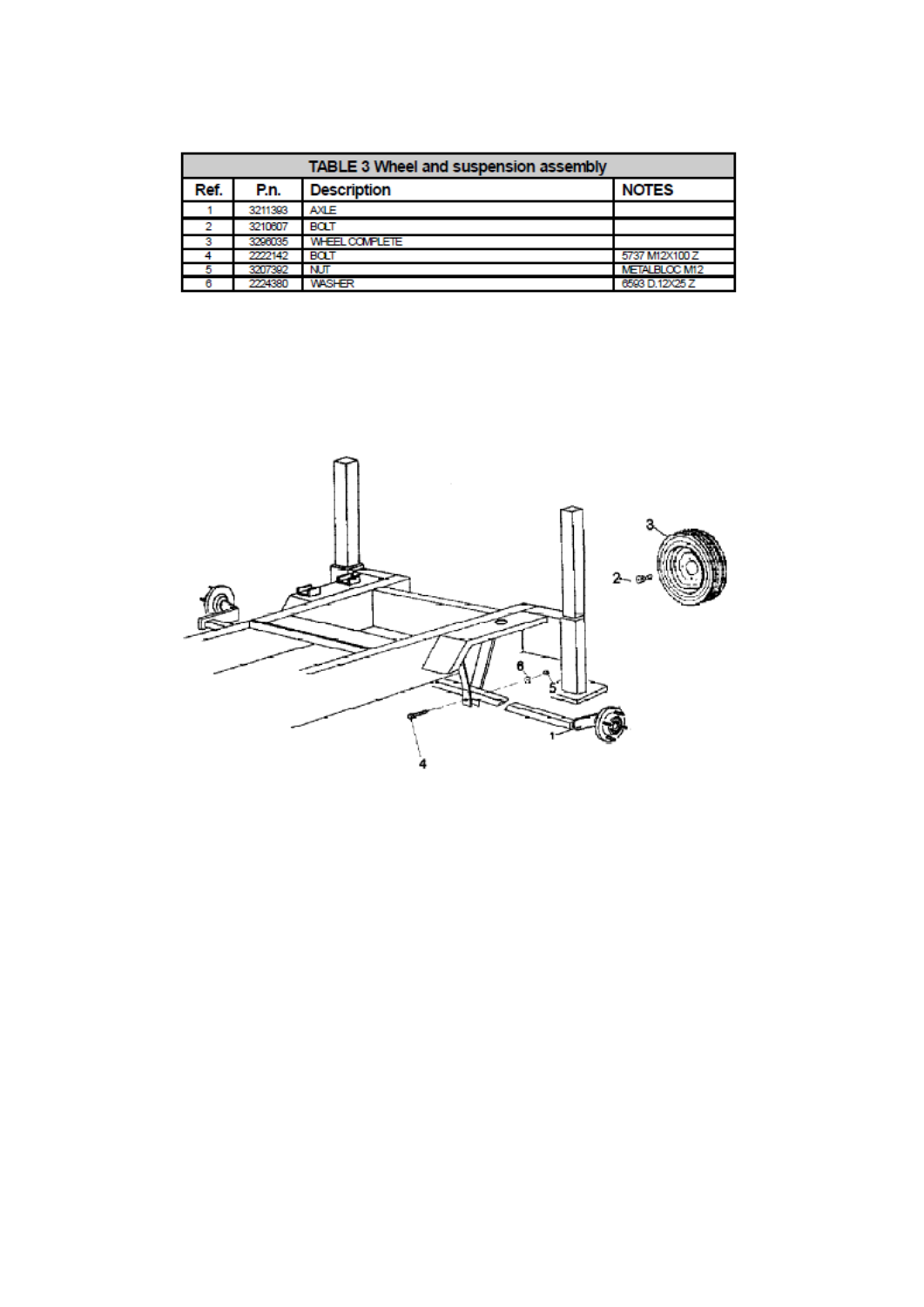| <b>TABLE 4 Frame</b> |         |                        |              |
|----------------------|---------|------------------------|--------------|
| Ref.                 | P.n.    | <b>Description</b>     | <b>NOTES</b> |
| 1                    | 2222566 | <b>BOLT</b>            | 5931 M12x80  |
| $\overline{2}$       | 2222016 | <b>BOLT</b>            | 6950 M6x20   |
| 3                    | 2216277 | <b>GASKET</b>          |              |
| 4                    | 2225745 | CAP                    | $Q$ 32 - 52  |
| 5                    | 2222421 | <b>NUT</b>             | M12          |
| 6                    | 2226700 | <b>SLP PN</b>          |              |
| 7                    | 3211268 | <b>THREADED INSERT</b> |              |
| 8                    | 2234861 | <b>TOW CHAN</b>        |              |
| g                    | 3211665 | <b>MAIN FRAME</b>      |              |
| 10                   | 3211330 | <b>BASE PLATE</b>      |              |
| 11                   | 2255211 | <b>TOW BAR</b>         |              |
| 12                   | 3211625 | <b>TELESCOPIC FOOT</b> |              |
| 13                   | 3211695 | <b>JACK</b>            |              |
| 14                   | 2256550 | <b>ANCHOR PIN</b>      |              |
| 15                   | 2256600 | <b>ANCHOR PIN</b>      |              |
| 16                   | 2257706 | CAP                    |              |
| 17                   | 3211644 | CANOPY                 |              |
| 18                   | 2292298 | QUICK CLIP             |              |
| 19                   | 2292370 | <b>RUBBER HOSE</b>     |              |
| 20                   | 2223570 | <b>NUT</b>             | 5588 M8      |
| 21                   | 3211242 | <b>ID. PLATE</b>       | 400V-60      |
| 21.1                 | 3211333 |                        | <b>HONDA</b> |
| 23                   | 2288825 | <b>WASHER</b>          |              |
| 24                   | 2222513 | <b>BOLT</b>            |              |
| 25                   | 2235460 | <b>COTTER PIN</b>      | M. 1"        |
| 26                   | 2222056 | <b>BOLT</b>            | M10X25       |
| 27                   | 3211649 | <b>PROTECTION</b>      |              |
| 28                   | 2224340 | <b>WASHER</b>          | 10X21        |
| 29                   | 2223920 | <b>NUT</b>             | M10          |
| 30                   | 3211681 | LH SLDNG LEG           |              |
| 31                   | 3211680 | <b>RH SLIDING LEGX</b> |              |
| 32                   | 3211557 | <b>FORKLIFT</b>        |              |
| 33                   | 2222082 | <b>BOLT</b>            | M10 X 60     |
| 34                   | 2223920 | <b>NUT</b>             | M10          |

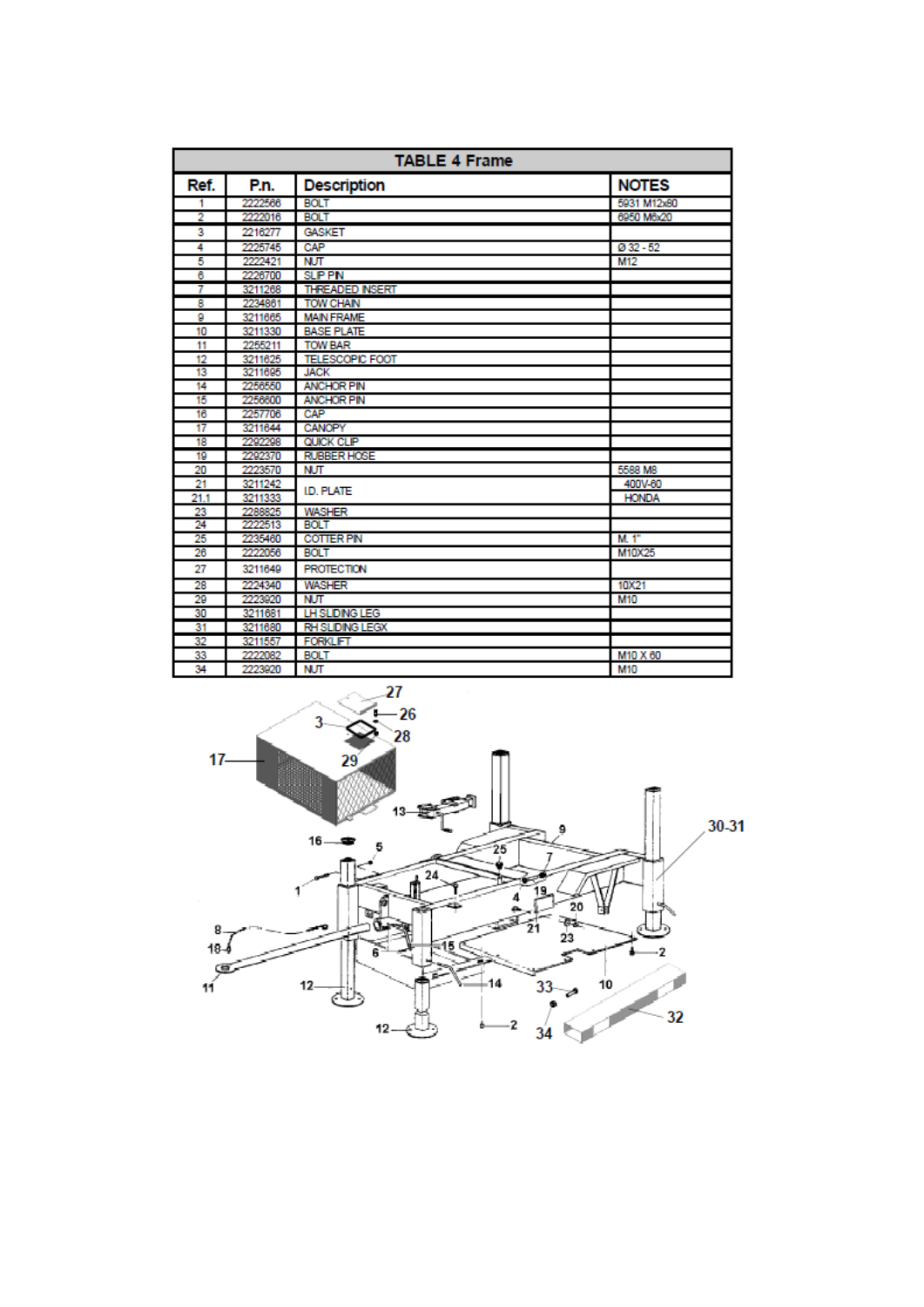| <b>TABLE 5 Gearbox</b> |         |                     |              |
|------------------------|---------|---------------------|--------------|
| Ref.                   | P.n.    | <b>Description</b>  | <b>NOTES</b> |
| 1                      | 2201163 | DRIVE SHAFT         |              |
| 2                      | 2208498 | <b>WASHER</b>       |              |
| з                      | 2215093 | <b>GEAR BOX</b>     |              |
| 4                      | 2258008 | DRIVE SHAFT HOUSING |              |
| 5                      | 2293985 | CAP                 |              |
| 6                      | 1224809 | WASHERA16           |              |
| 7                      | 1222147 | <b>BOLT</b>         | M14X40       |
| 8                      | 2204321 | <b>BEARING</b>      | 4206         |
| 10                     | 2204627 | <b>BEARING</b>      | 222207       |
| 11                     | 2204569 | <b>BEARING</b>      | 6211         |
| 12                     | 3223343 | CROWN GEAR Z75      |              |
| 13                     | 3211260 | PNON GEAR Z13       |              |
| 14                     | 3223342 | PNON GEAR Z16       |              |
| 15                     | 3211262 | CROWN GEAR 258      |              |
| 16                     | 2204569 | <b>BEARING</b>      |              |
| 18                     | 2229641 | KEY                 | 14X14X44     |
| 19                     | 2229348 | KEY                 | 8X7X45       |
| 20                     | 2229540 | KEY                 | 12X8X22      |
| 21                     | 2222539 | <b>BOLT</b>         | <b>MBX16</b> |
| 22                     | 2222006 | <b>BOLT</b>         | <b>MBX30</b> |

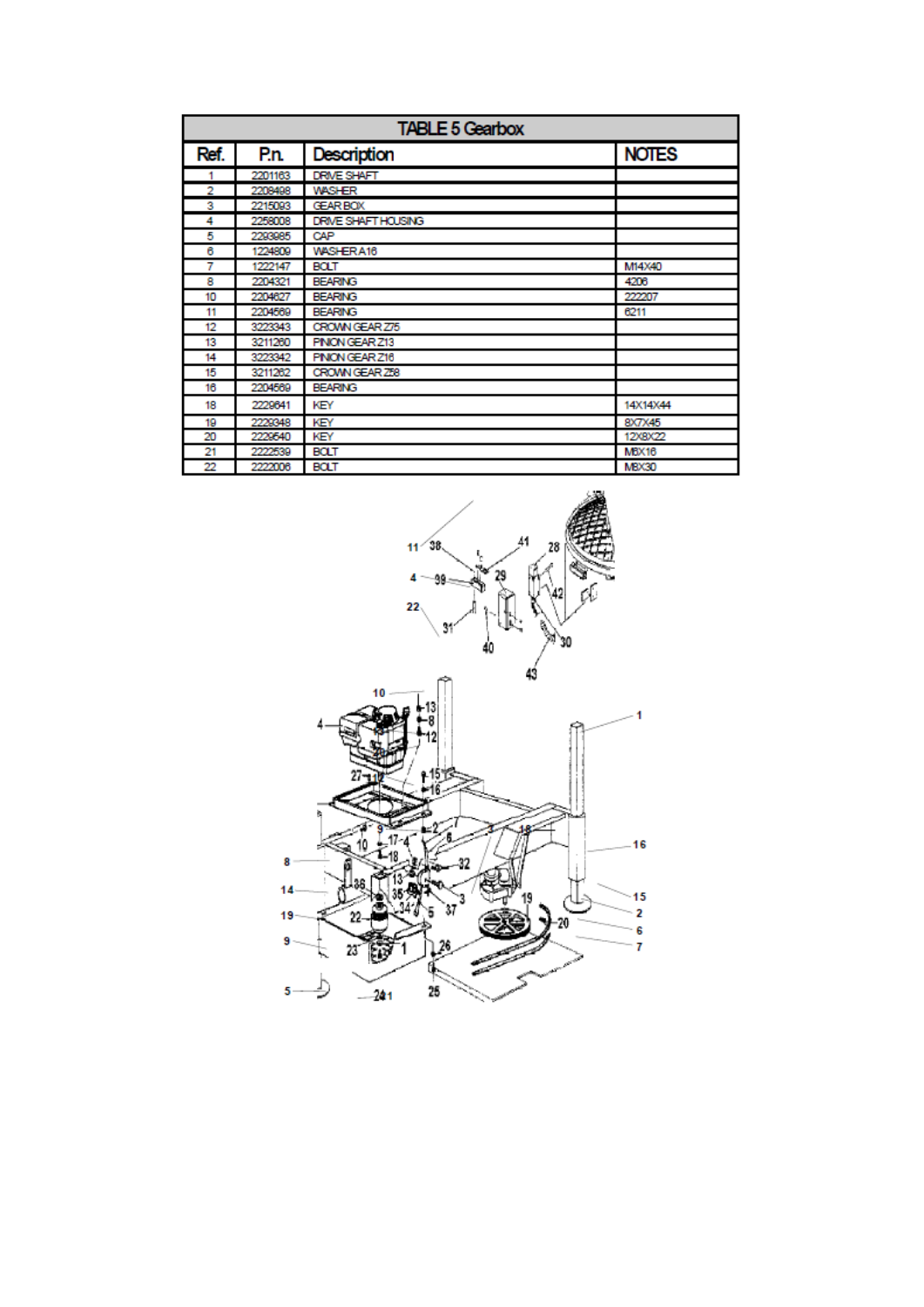### TABLE 7 ASSEMBLY OF MOTOR 400V 60HZ (1194625)

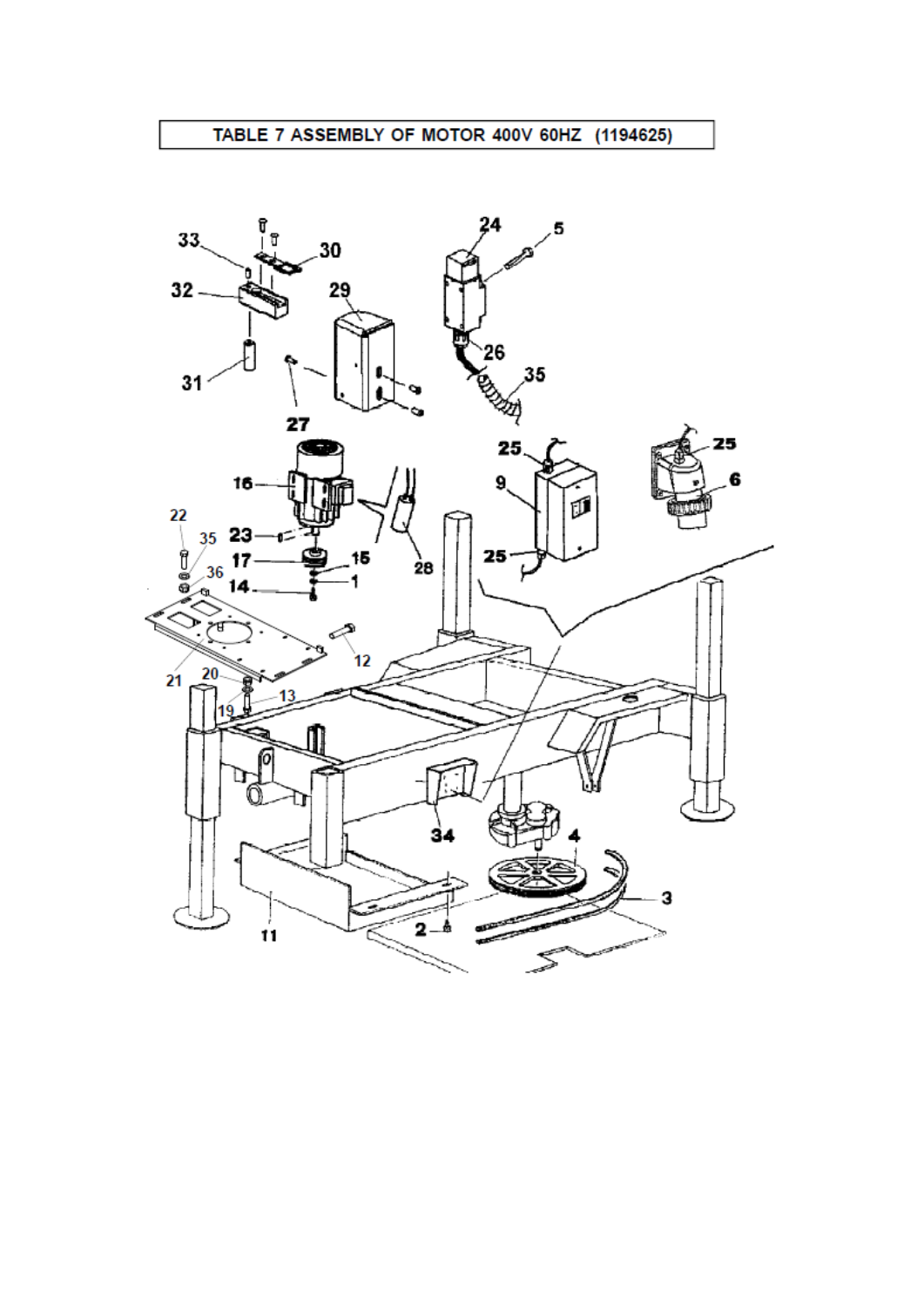| TABLE6 ASSEMBLY OF MOTOR 400V 60Hz |         |                       |                       |
|------------------------------------|---------|-----------------------|-----------------------|
| Ref.                               | P.n.    | <b>Description</b>    | <b>NOTES</b>          |
| 1                                  | 2224910 | <b>WASHER</b>         |                       |
| 2                                  | 2222425 | <b>BOLT</b>           | AUTOFOR TE 4,2X13     |
| 3                                  | 3211097 | <b>BELT</b>           |                       |
| 4                                  | 3211750 | <b>PULLEY</b>         |                       |
| 5                                  | 3709350 | BOLT                  |                       |
| 6                                  | 2278707 | <b>RUG</b>            |                       |
| 7                                  | 2222580 | SREW                  | DIN 4A M4X20          |
| 8                                  | 2223500 | <b>NUT</b>            | 5588 MA               |
| 9                                  |         | <b>SWITCH</b>         |                       |
| 10                                 | 3211086 | ADHESIVE LABEL        |                       |
| Ħ                                  | 3211642 | <b>PROTECTION</b>     |                       |
| 12                                 | 3211076 | BOLT                  | M10X80                |
| 13                                 | 2222007 | BOLT                  | M12X35                |
| 14                                 | 2222735 | <b>SCREW</b>          |                       |
| 15                                 | 2224206 | weer                  |                       |
| 16                                 |         | <b>ELECTRIC MOTOR</b> | 400V60HZKW3           |
| 17                                 | 3211751 | <b>PULLEY</b>         |                       |
| 18                                 | 2223600 | <b>NUT</b>            |                       |
| 19                                 | 3206904 | weier                 | <b>GSB2 120060004</b> |
| 20                                 | 2223921 | NЛ                    | M12                   |
| 21                                 | 3211632 | MOTOR MOUNTING PLATE  |                       |
| 22                                 | 2222036 | BOLT                  | M12X35                |
| 23                                 | 2229340 | KEY                   | <b>8X7X50</b>         |
| 24                                 | 3211072 | <b>LIMIT SWITCH</b>   |                       |
| 25                                 | 3201442 | CABLE CLAMP           | <b>PG16</b>           |
| 26                                 | 3201216 | <b>CABLE CLAMP</b>    | 10135                 |
| 27                                 | 3211066 | ют                    | 7380 MSX16            |
| 28                                 |         | <b>CONDENSER</b>      |                       |
| 29                                 | 3211068 | <b>SUPPORT</b>        |                       |
| 30                                 | 3211065 | <b>SPANNER</b>        |                       |
| 31                                 | 3211067 | <b>PN</b>             |                       |
| 32                                 | 3211064 | <b>SUPPORT</b>        |                       |
| 33                                 | 3211075 | <b>BOLT</b>           | 7380 MEX40            |
| 34                                 | 3211391 | SHEATH                |                       |
| 35                                 | 3206904 | <b>WASHER</b>         | 9593 12X36            |
| 36                                 | 2223921 | <b>NUT</b>            | M12                   |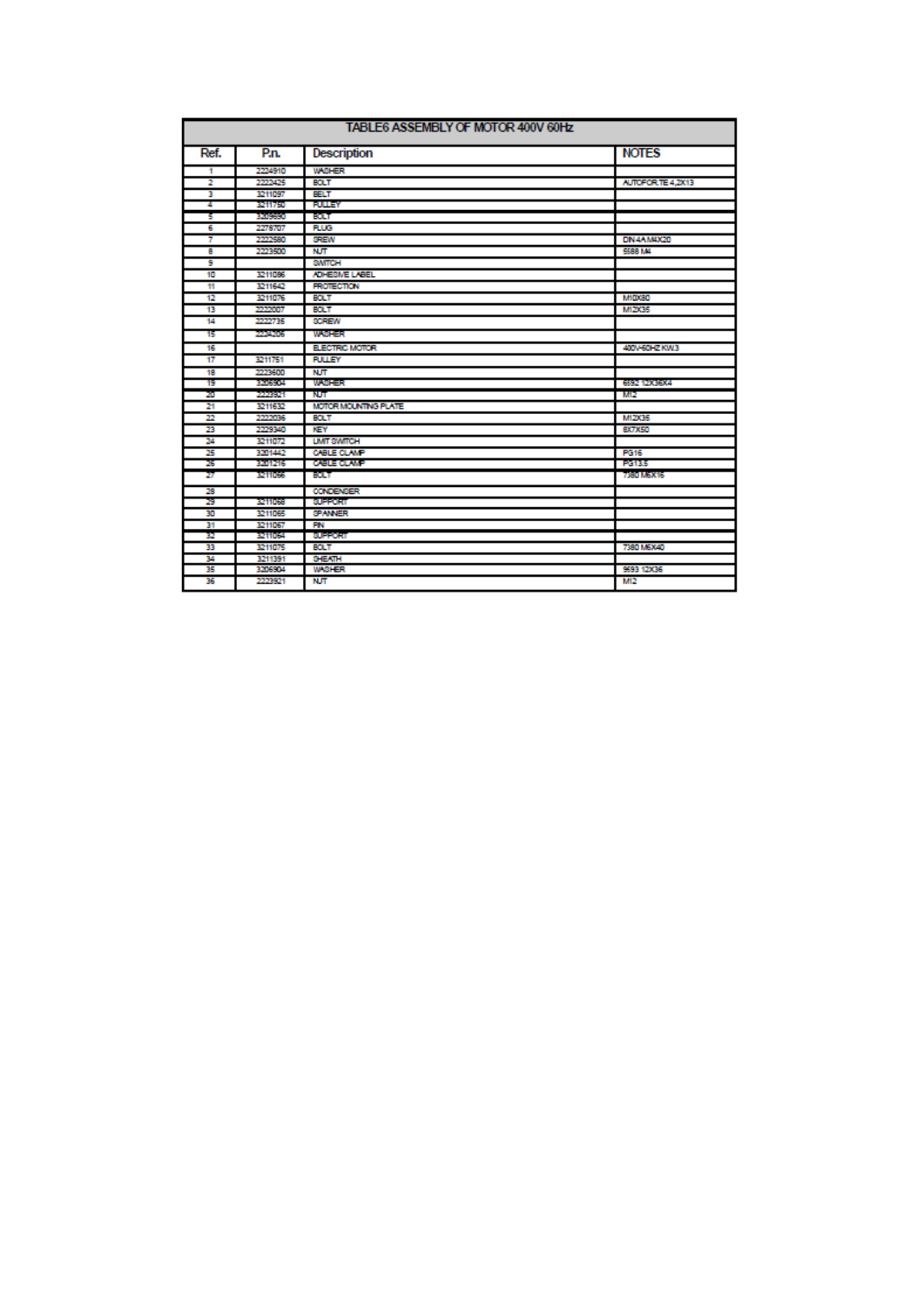

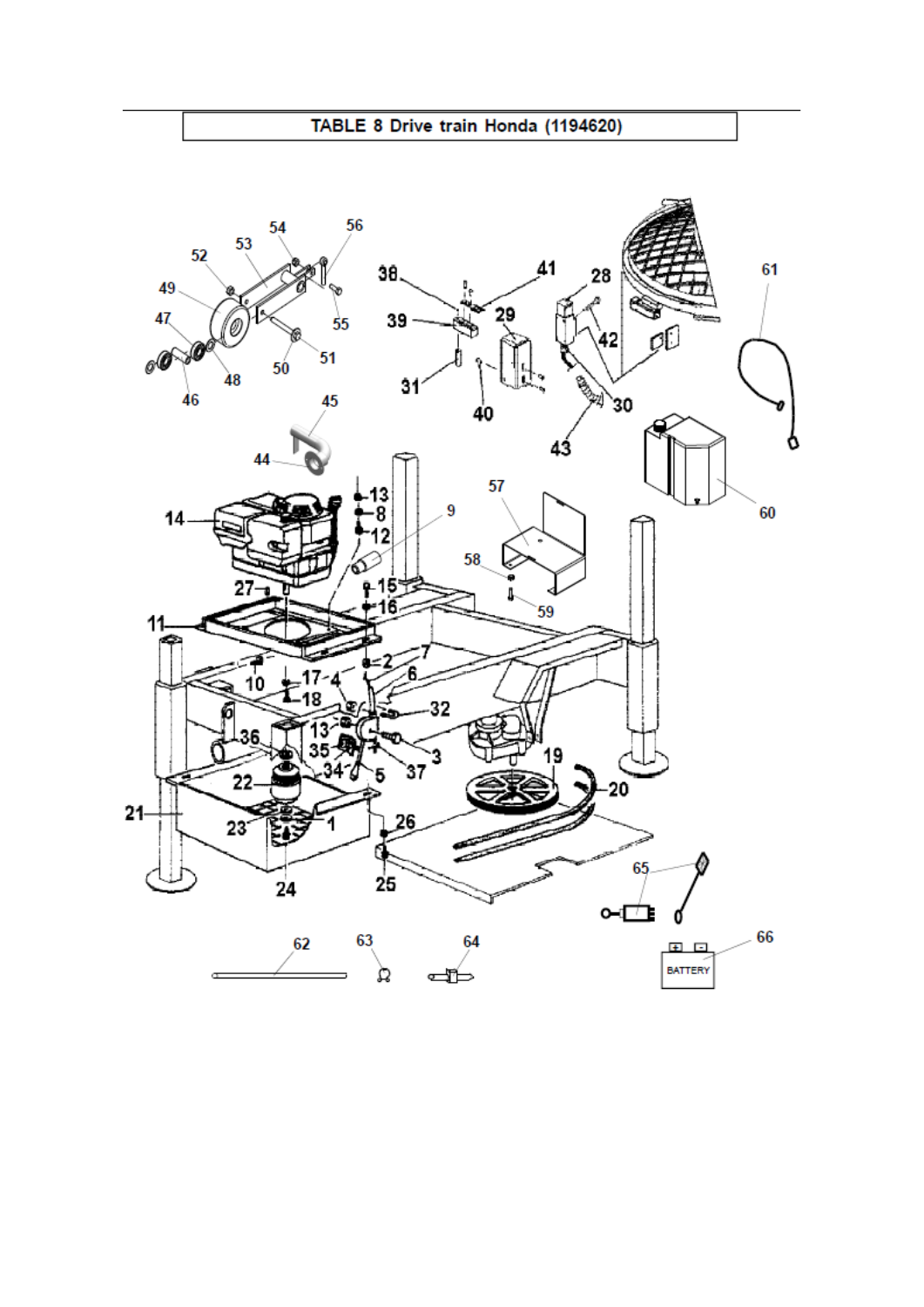| TABLE 8 Drive train Honda (1194620) |                    |                                               |                                       |
|-------------------------------------|--------------------|-----------------------------------------------|---------------------------------------|
| Ref.                                | P.n.               | <b>Description</b>                            | <b>NOTES</b>                          |
| 01                                  | 2224910            | WASHER                                        | Dev.C72 Ø10Z                          |
| 02                                  | 2223921            | NЛ                                            | M12                                   |
| 03                                  | 2222587            | SCREW                                         | 5933 M8x20                            |
| 04<br>05                            | 2223500<br>2284805 | NUT.<br>THROTTLE CONTROL                      | 5588 M4Z                              |
| 06                                  | 2284398            | THROTTLE CABLE SHEATH                         |                                       |
| 07                                  | 2212120            | <b>INNER CABLE</b>                            |                                       |
| 08                                  | 2224140            | <b>WASHER</b>                                 | 6593 Ø8 x18                           |
| œ                                   | 3211706            | OL DRAIN TUBE                                 |                                       |
| 10                                  | 2222054            | <b>BOLT</b>                                   | TE 8.8 5739 12x80Z                    |
| 11                                  | 3211632            | MOTOR MOUNTINGPLATE                           |                                       |
| 12                                  | 2222088            | <b>BOLT</b>                                   | 5737 M8x40                            |
| 13                                  | 2223923            | LOCK-NUT                                      | MЗ                                    |
| 14                                  |                    | <b>MOTOR</b>                                  | GXV 390                               |
| 15                                  | 2222036            | <b>BOLT</b>                                   | M12X35                                |
| 16<br>17                            | 3206904<br>2224940 | <b>WASHER</b><br><b>WASHER</b>                | 6593 Ø 12X36<br>DEV.C 72 Ø8 Z         |
| 18                                  | 2221994            | <b>BOLT</b>                                   | TE 8.8 5/16"x25 Z                     |
| 19                                  | 3211343            | <b>PULLEY</b>                                 |                                       |
| 20                                  | 3211710            | <b>BELT</b>                                   | Ax88                                  |
| 21                                  | 3211632<br>2289357 | CLUTCH COVER GUARD                            |                                       |
| 22<br>23                            |                    | <b>CLUTCH COMPLETE</b>                        |                                       |
|                                     | 2224340            | WASHER                                        | 6592 Ø10x20 Z                         |
| 24                                  | 2221991            | <b>BOLT</b><br><b>BOLT</b>                    | TE8.8UNF3/8"x60Z<br>TE/4S 5739 6x16 Z |
| 25<br>26                            | 2222776<br>2223924 | LOCK-NUT                                      | AUTOBL.M6                             |
| 27                                  | 2229845            | KEY                                           | 4X 6.5 UNI 6606                       |
| 28                                  | 3211072            | <b>SAFETY SWITCH</b>                          | FD515                                 |
| 29                                  | 3211068            | <b>SUPPORT</b>                                |                                       |
| 30                                  | 2278090            | <b>CORD GRP</b>                               | PG13.5                                |
| 31                                  | 3211067            | PIN                                           |                                       |
| 32                                  | 2292298            | SPRNG CATCH                                   |                                       |
| 33                                  | 2224051            | <b>WASHER</b>                                 | Dev.05                                |
| 34                                  | 2222006            | <b>STOP BOLT</b>                              | 5739 M8x30                            |
| 35                                  | 2223570            | <b>NUT</b>                                    | 5588 M8                               |
| 36<br>37                            | 2237748<br>2225796 | <b>SPACER</b><br><b>CLAMP</b>                 |                                       |
| 38                                  | 3211075            | <b>BOLT</b>                                   | 7380 M6x40                            |
| 39                                  | 3211064            | <b>SUPPORT</b>                                |                                       |
| 40                                  | 3211066            | <b>BOLT</b>                                   | 7380 M6x16                            |
| 41                                  | 3211065            | <b>SPANNER</b>                                |                                       |
| 42                                  | 3209690            | <b>BOLT</b>                                   |                                       |
| 43                                  | 3211391            | <b>SHEATH</b>                                 |                                       |
| 44<br>45                            | 3211663<br>3211707 | <b>EXHAUST MANFOLD</b><br><b>EXHAUST TUBE</b> |                                       |
| 46                                  | 3211659            | BELT TENSIONER WHEEL BEARING BUSH             |                                       |
| 47                                  | 2204560            | <b>BEARING</b>                                | 6204 2RS                              |
| 48                                  | 3211660            | BELT TENSIONER WHEEL BEARING SPACER           |                                       |
| 49                                  | 3211658            | <b>BELT TENSIONER WHEEL</b>                   |                                       |
| 50                                  | 2224380            | <b>WASHER</b>                                 |                                       |
| 51<br>52                            | 3201498            | <b>BOLT</b>                                   |                                       |
| 53                                  | 2223921<br>3211657 | NUТ<br><b>BELT TENSIONER UNIT</b>             |                                       |
| 54                                  | 2223020            | NUT.                                          |                                       |
| 55                                  | 3211392            | BOLT                                          |                                       |
| 56                                  | 3210353            | <b>TE-ROD</b>                                 |                                       |
| 57                                  | 3211643            | <b>TANK SUPPORT PLATE</b>                     |                                       |
| 58                                  | 2223920            | NUT.                                          |                                       |
| 59<br>60                            | 2222059            | <b>BOLT</b><br><b>TANK</b>                    | 30LT                                  |
| 61                                  | 3211697<br>2289425 | <b>THONG</b>                                  | L2500-AD2                             |
| 62                                  | 3211699            | PETROL HOSE                                   | 95001-4500860M                        |
| 63                                  | 3211700            | <b>CLPS</b>                                   | 95002 0280                            |
| 64                                  | 3211698            | <b>PETROL FILTER</b>                          | 16910GB2005                           |
| 65                                  | 3211709            | COMBUSTION ENGINE ELECTRIC IGNITION KIT       |                                       |
| 66                                  | 2276001            | BATTERY                                       | 54579 12V-45AH                        |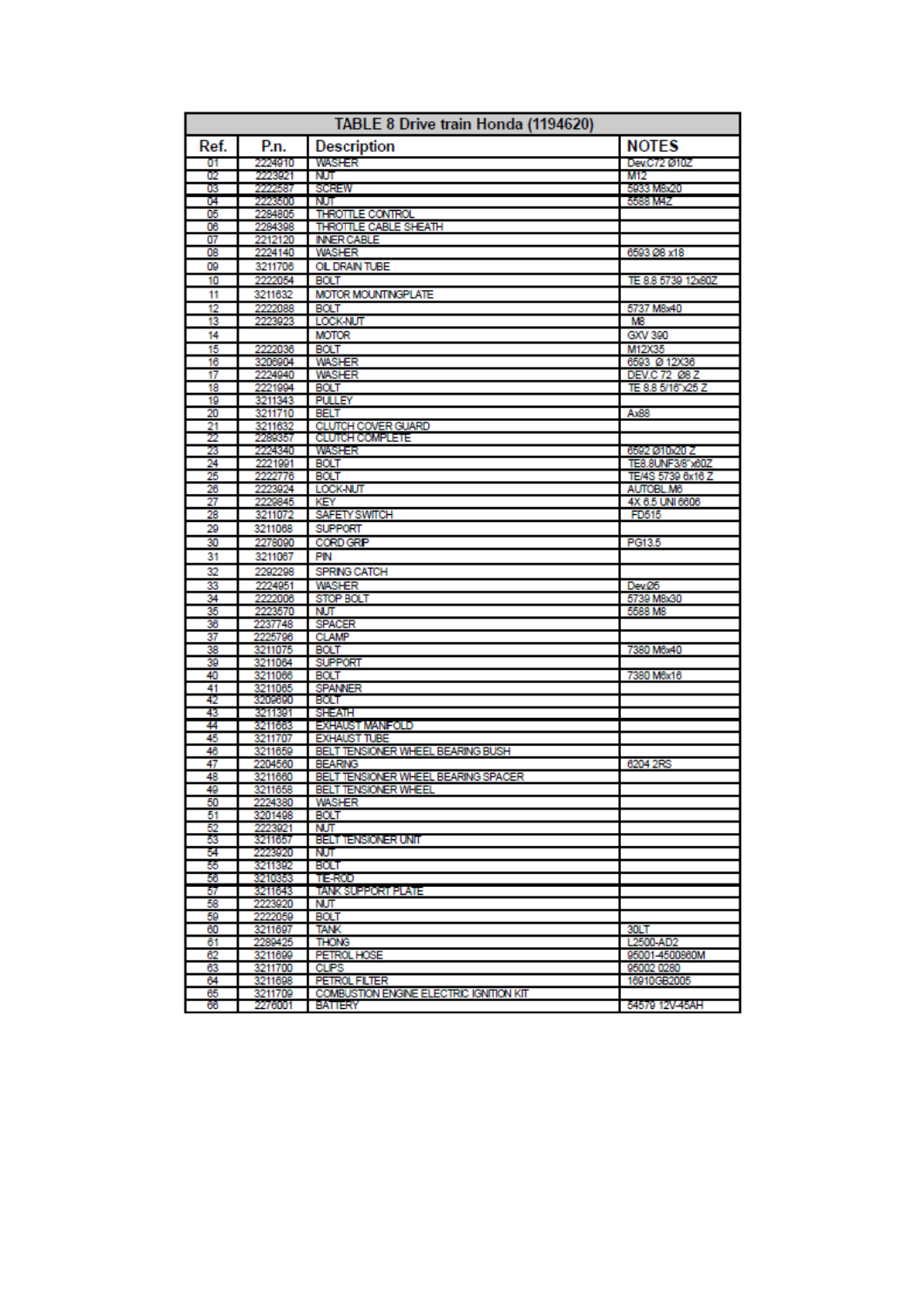

#### **EQUIPMENT WARRANTY**



3654 EnterpriseAvenue Hayward, 94545 California

Toll Free: (800) 275-5463 Office: (510) 670-7970 Fax: (510) 783-4255

We warrant to the original purchaser that the IMER equipment described herein (the "equipment") shall be free from defects in material and workmanship under normal use and service for which it was intended for period of one (1) year from the date of purchase by the original purchaser.

Our obligation under this warranty is expressly limited to replacing or repairing, free of charge, F. O.B. our designated service facility, such part of the equipment as our inspection shall disclose to be defective. Parts such as engines, motors, pumps, valves, electric motors, etc. furnished by us, but not manufactured by us, will carry only the warranty of the manufacturer. Transportation charges or duties shall be borne by purchaser. This shall be the limit of our liability with respect to the quality of the equipment.

This warranty shall not apply to any equipment, or parts thereof, which has been damaged by reason of accident, negligence, unreasonable use, faulty repairs, or which has not been maintained and operated in accordance with our printed instructions for the equipment. Further, this warranty is void if the equipment, or any of its components, is altered or modified in any way.

THIS WARRANTY IS EXPRESSLY IN LIEU OF ALL OTHER WARRANTIES, EXPRESSED OR IMPLIED, INCLUDING ANY IMPLIED WARRANTY OF MERCHANTABILITY OR FITNESS FOR A PARTICULAR PURPOSE.

We make no other warranty, representation or guarantee, nor is anyone authorized to make one on our behalf. We shall not be liable for consequential damage of any kind, including loss or damage resulting, directly or indirectly, from the use or loss of use of the machine. Without limiting the generality of the foregoing, this exclusion from liability embraces the purchaser's expenses for downtime, damages for which the purchaser may be liable to other person, damages to property, and injury or death of any persons.

This warranty shall not be deemed to cover maintenance parts, including but not limited to blades, belts, hoses, hydraulic oil, or filters, for which we shall have no responsability or liability whatsoever.

*When you mail the Guarantee-Registration Card below, your*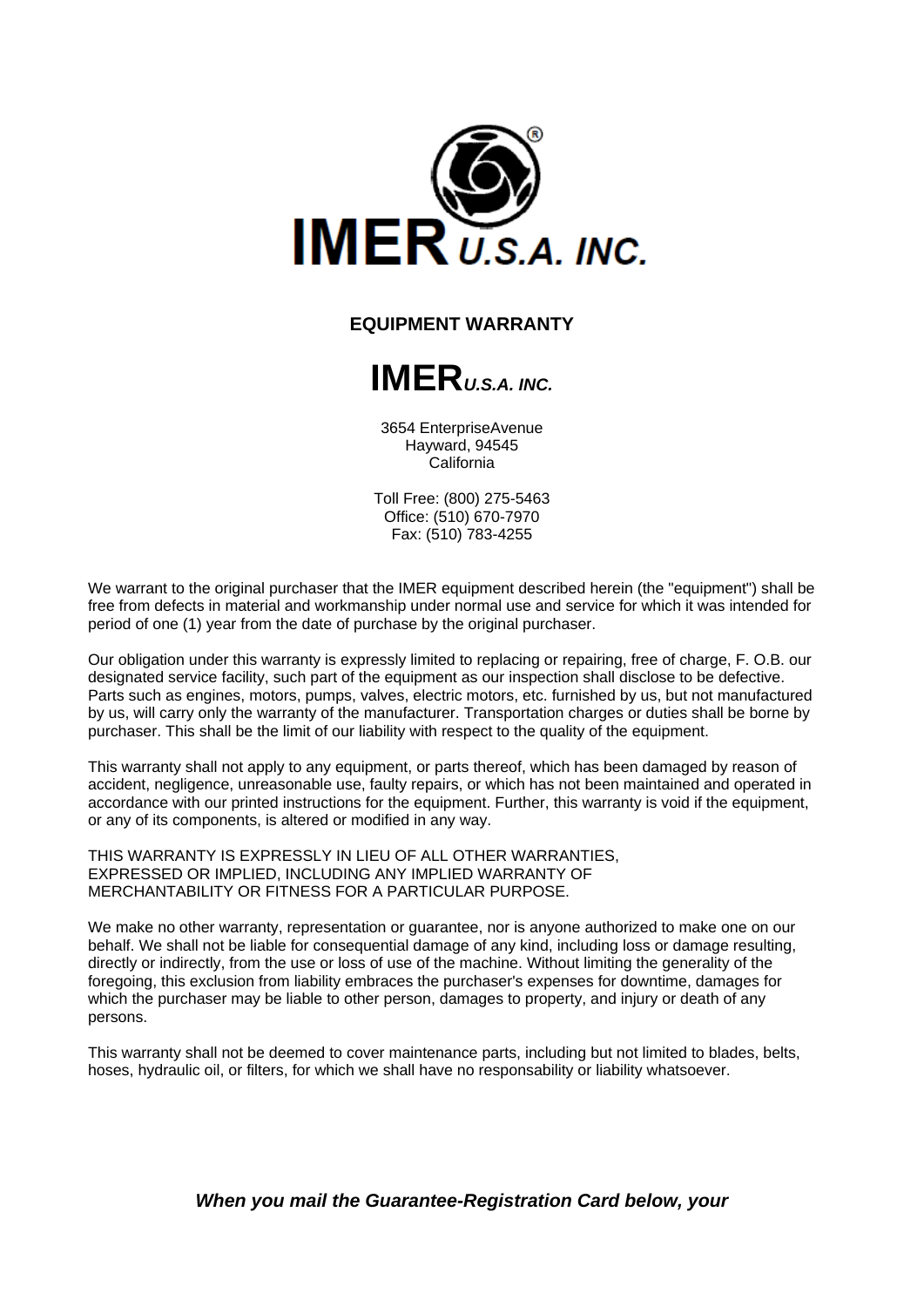

**Guarantee is void unless Guarantee-Registration Card is returned to us within 10 days o delivery. (The terms off our Guarantee are given on the back off this card.)**

# **IMER***U.S.A. INC.*

3654 EnterpriseAvenue Hayward, 94545 - California Toll Free: (800) 275-5463 Office: (510) 670-7970 Fax: (510) 783-4255

"TOOLS AND SERVICES FOR THE 21st CENTURY" **FILL OUT CARD BELOW - TEAR OFF AND MAIL**

| My Name                                        | Information asked below is required for        |
|------------------------------------------------|------------------------------------------------|
| My Addres                                      | guaranteebut will help us provide you better   |
| City, State                                    | service.                                       |
| Zip, Code                                      |                                                |
| Type of Machine                                | Do you have other IMER USA Inc products?       |
| Model                                          |                                                |
| Serial N.                                      | Yes<br>No.                                     |
| Purchased from                                 |                                                |
| City, State                                    | What type of material will be cut this         |
| Zip Code                                       | Machine?                                       |
| Date Delivered                                 |                                                |
| Condition of crate package at time of delivery | Do you wish FACTORY                            |
|                                                | RECOMMENDATIONS for this type of               |
|                                                | material?                                      |
|                                                |                                                |
|                                                | Yes<br>No                                      |
|                                                |                                                |
|                                                |                                                |
|                                                | Thank you for the opportunity to be of service |

*Guarantee-Registration Card* **(Return this card within 10 days after delivery of your new machine)**

**IMER***U.S.A. INC.*

3654 EnterpriseAvenue Hayward, 94545 - California Toll Free: (800) 275-5463 Office: (510) 670-7970 Fax: (510) 783-4255